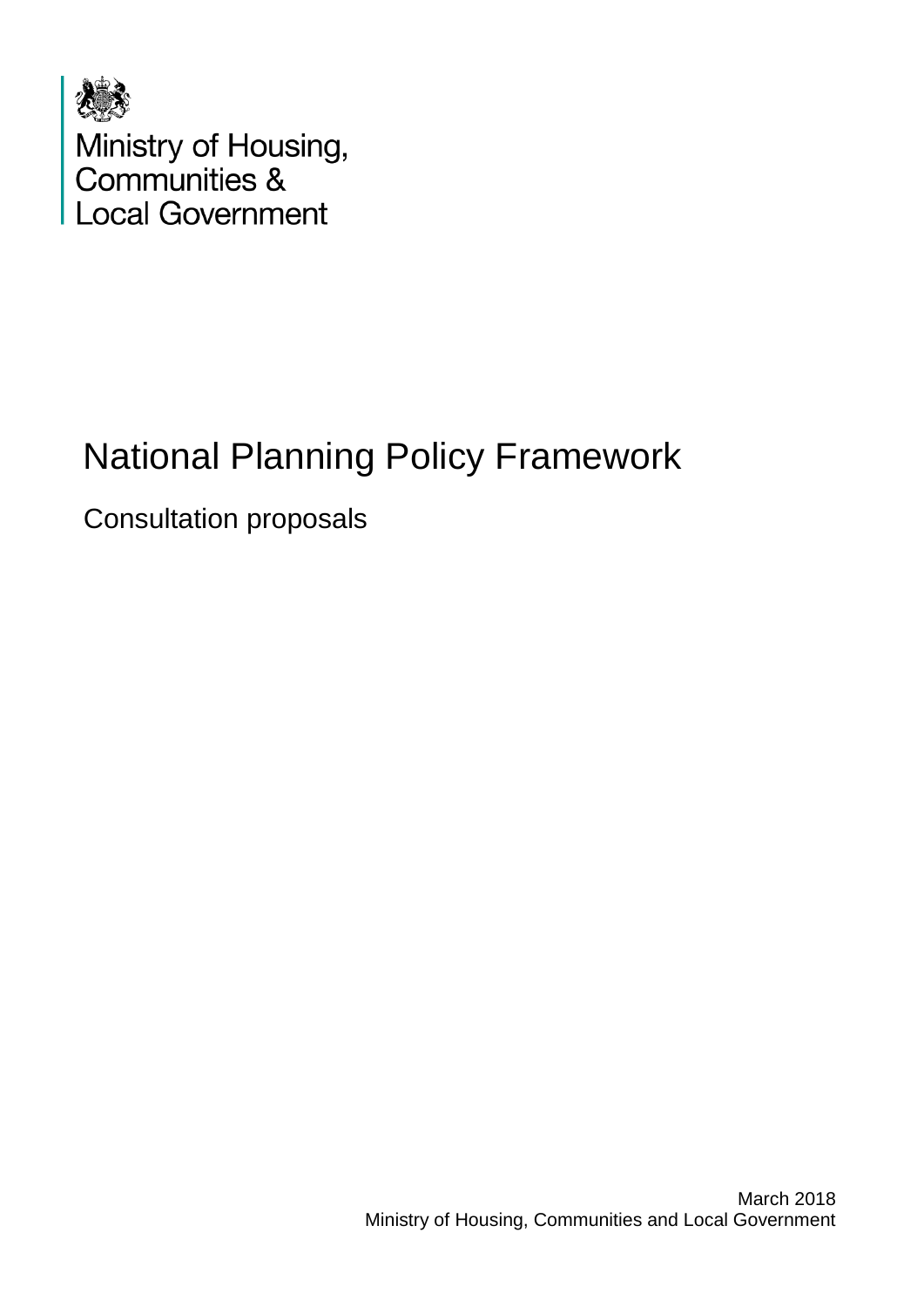

*© Crown copyright, 2018*

*Copyright in the typographical arrangement rests with the Crown.*

You may re-use this information (not including logos) free of charge in any format or medium, under the terms of the Open Government Licence. To view this licence visit <http://www.nationalarchives.gov.uk/doc/open-government-licence/version/3/>

This document/publication is also available on our website at [www.gov.uk/mhclg](http://www.gov.uk/mhclg)

If you have any enquiries regarding this document/publication, complete the form at <http://forms.communities.gov.uk/> or write to us at:

Ministry of Housing, Communities and Local Government Fry Building 2 Marsham Street London SW1P 4DF Telephone: 030 3444 0000

For all our latest news and updates follow us on Twitter:<https://twitter.com/mhclg>

March 2018

ISBN: 978-1-4098-5206-3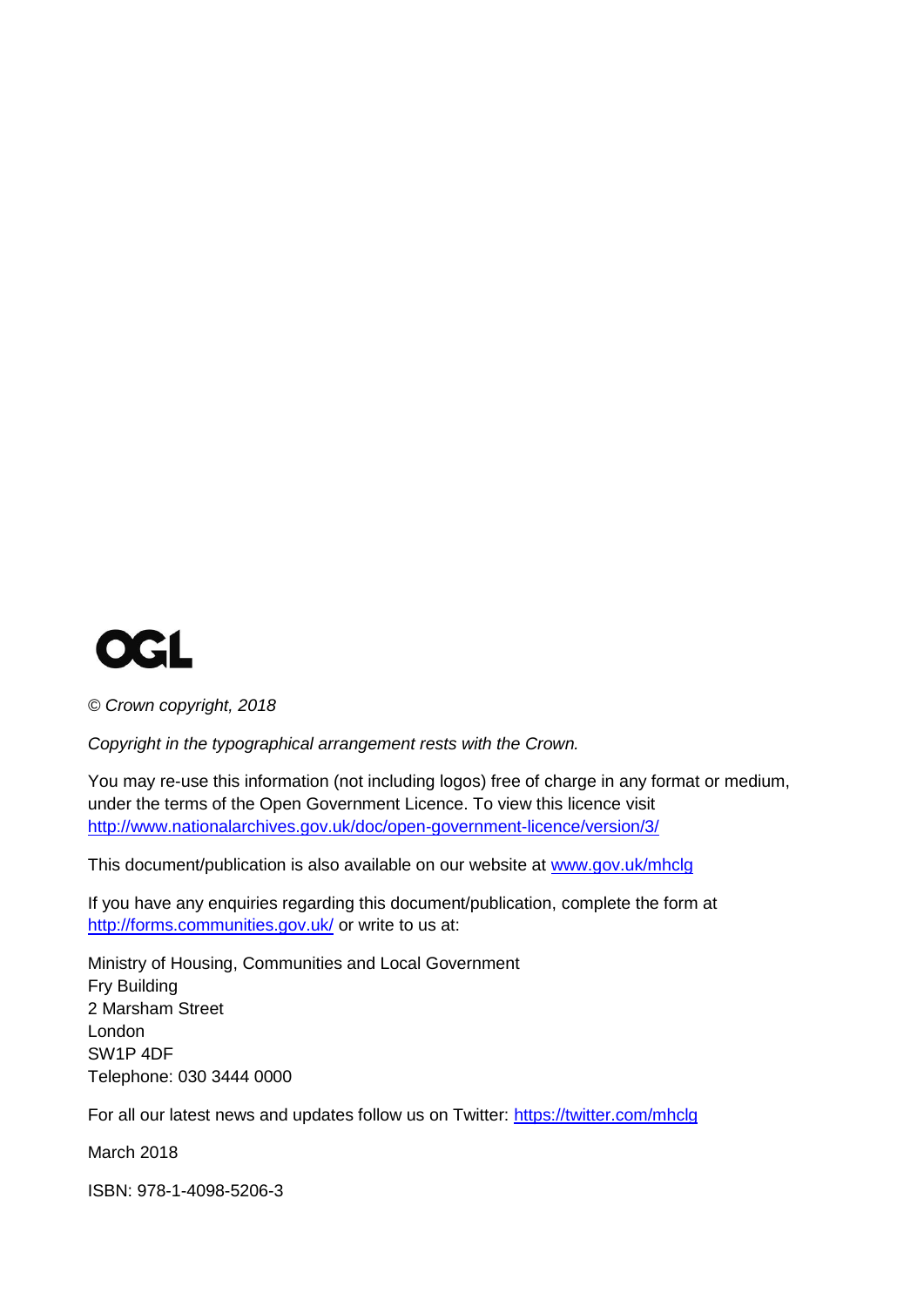# **Contents**

|                                                                  | Scope of the consultation                                             |    |  |
|------------------------------------------------------------------|-----------------------------------------------------------------------|----|--|
| <b>Introduction</b>                                              |                                                                       |    |  |
|                                                                  | 8<br><b>Summary of proposals</b>                                      |    |  |
| <b>Chapter 1</b>                                                 | <b>Introduction</b>                                                   | 8  |  |
| <b>Chapter 2</b>                                                 | Achieving sustainable development                                     | 8  |  |
| <b>Chapter 3</b>                                                 | <b>Plan-making</b>                                                    | 10 |  |
| <b>Chapter 4</b>                                                 | Decision-making                                                       | 11 |  |
| <b>Chapter 5</b>                                                 | Delivering a wide choice of high quality homes                        | 13 |  |
| <b>Chapter 6</b>                                                 | Building a strong, competitive economy                                | 15 |  |
| <b>Chapter 7</b>                                                 | <b>Ensuring the vitality of town centres</b>                          | 15 |  |
| <b>Chapter 8</b>                                                 | <b>Promoting healthy and safe communities</b>                         | 16 |  |
| <b>Chapter 9</b>                                                 | <b>Promoting sustainable transport</b>                                | 17 |  |
| <b>Chapter 10</b>                                                | <b>Supporting high quality communications</b>                         | 18 |  |
| <b>Chapter 11</b>                                                | <b>Making effective use of land</b>                                   | 18 |  |
| <b>Chapter 12</b>                                                | Achieving well-designed places                                        | 19 |  |
| <b>Chapter 13</b>                                                | <b>Protecting the Green Belt</b>                                      | 20 |  |
| <b>Chapter 14</b>                                                | Meeting the challenge of climate change, flooding & coastal change 21 |    |  |
|                                                                  | Chapter 15 Conserving and enhancing the natural environment           | 22 |  |
| <b>Chapter 16</b>                                                | Conserving and enhancing the historic environment                     | 23 |  |
| <b>Chapter 17</b>                                                | Facilitating the sustainable use of minerals                          | 23 |  |
| <b>Transitional arrangements and consequential changes</b><br>24 |                                                                       |    |  |
| <b>Glossary</b>                                                  | 25                                                                    |    |  |
| <b>Going further</b><br>26                                       |                                                                       |    |  |
| <b>About this consultation</b><br>27                             |                                                                       |    |  |
| Annex A: Written ministerial statements<br>28                    |                                                                       |    |  |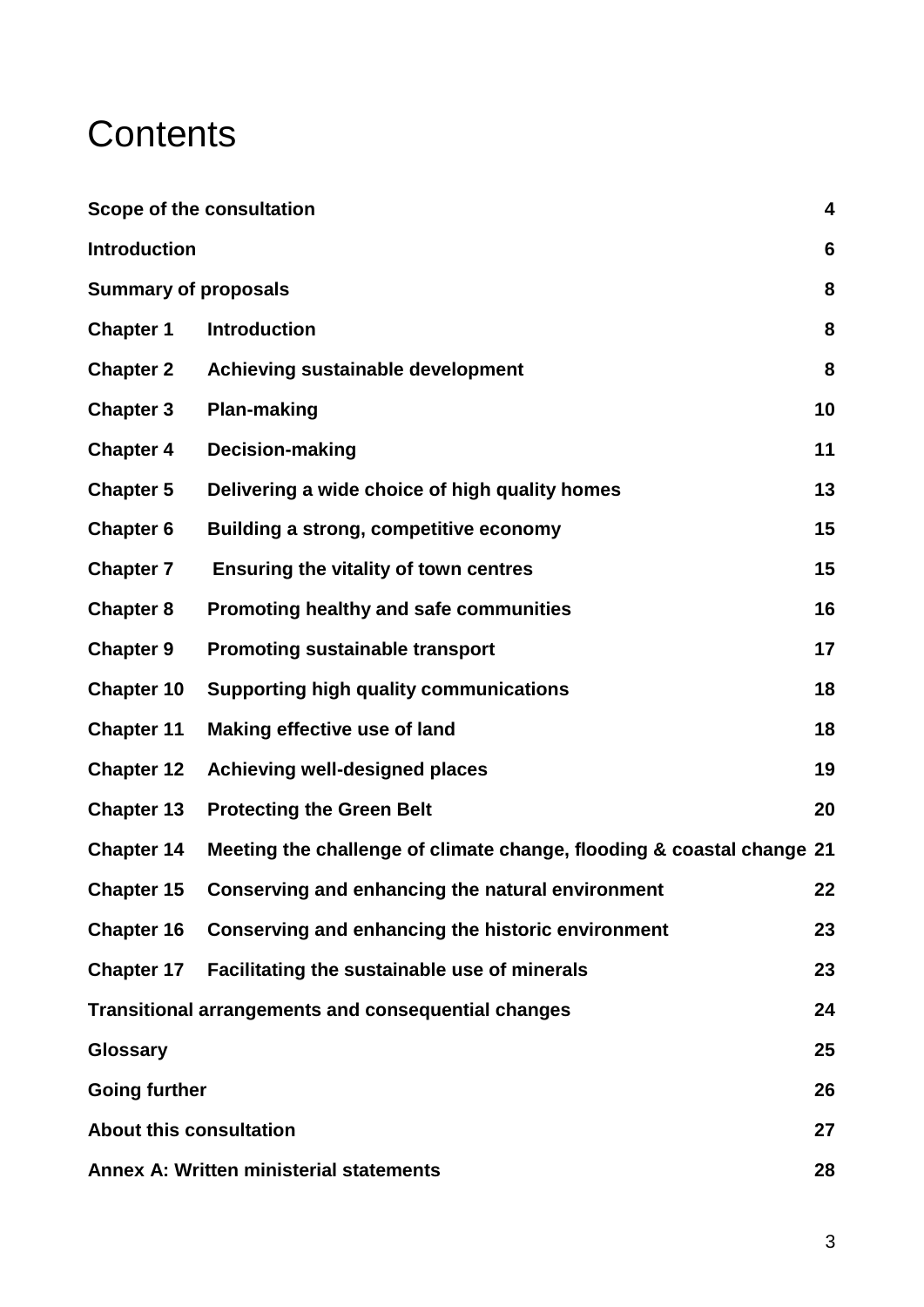# <span id="page-3-0"></span>Scope of the consultation

| Topic of this<br>consultation:                 | This consultation seeks views on the draft text of the National<br>Planning Policy Framework. The text has been revised to<br>implement policy changes previously consulted on through:<br>National Planning Policy: consultation on proposed<br>changes (December 2015) available at:<br>https://www.gov.uk/government/consultations/national-<br>planning-policy-consultation-on-proposed-changes<br>the housing White Paper (February 2017) available at:<br>$\bullet$<br>https://www.gov.uk/government/publications/fixing-our-<br>broken-housing-market<br>Planning and Affordable Housing for Build to Rent – a<br>$\bullet$<br>consultation paper (February 2017) available at:<br>https://www.gov.uk/government/consultations/planning-<br>and-affordable-housing-for-build-to-rent<br>Planning for the right homes in the right places:<br>$\bullet$<br>consultation proposals (September 2017) available at:<br>https://www.gov.uk/government/consultations/planning-<br>for-the-right-homes-in-the-right-places-consultation-<br>proposals |
|------------------------------------------------|-------------------------------------------------------------------------------------------------------------------------------------------------------------------------------------------------------------------------------------------------------------------------------------------------------------------------------------------------------------------------------------------------------------------------------------------------------------------------------------------------------------------------------------------------------------------------------------------------------------------------------------------------------------------------------------------------------------------------------------------------------------------------------------------------------------------------------------------------------------------------------------------------------------------------------------------------------------------------------------------------------------------------------------------------------|
| Scope of this<br>consultation:<br>Geographical | This consultation also seeks views on further changes to<br>planning policy including those announced at Budget 2017.<br>The Ministry of Housing, Communities and Local Government is<br>consulting on the draft text of the National Planning Policy<br>Framework. It also seeks views on new policy proposals. In<br>responding to this consultation we would appreciate comments<br>on any potential impacts under the Public Sector Equality Duty.<br>These proposals relate to England only.                                                                                                                                                                                                                                                                                                                                                                                                                                                                                                                                                     |
| scope:                                         |                                                                                                                                                                                                                                                                                                                                                                                                                                                                                                                                                                                                                                                                                                                                                                                                                                                                                                                                                                                                                                                       |

# Basic Information

| To:               | This consultation is open to everyone. We are keen to hear     |  |  |
|-------------------|----------------------------------------------------------------|--|--|
|                   | from a wide range of interested parties from across the public |  |  |
|                   | and private sectors, as well as from the general public.       |  |  |
| Body/bodies       | Ministry of Housing, Communities and Local Government          |  |  |
| responsible for   |                                                                |  |  |
| the consultation: |                                                                |  |  |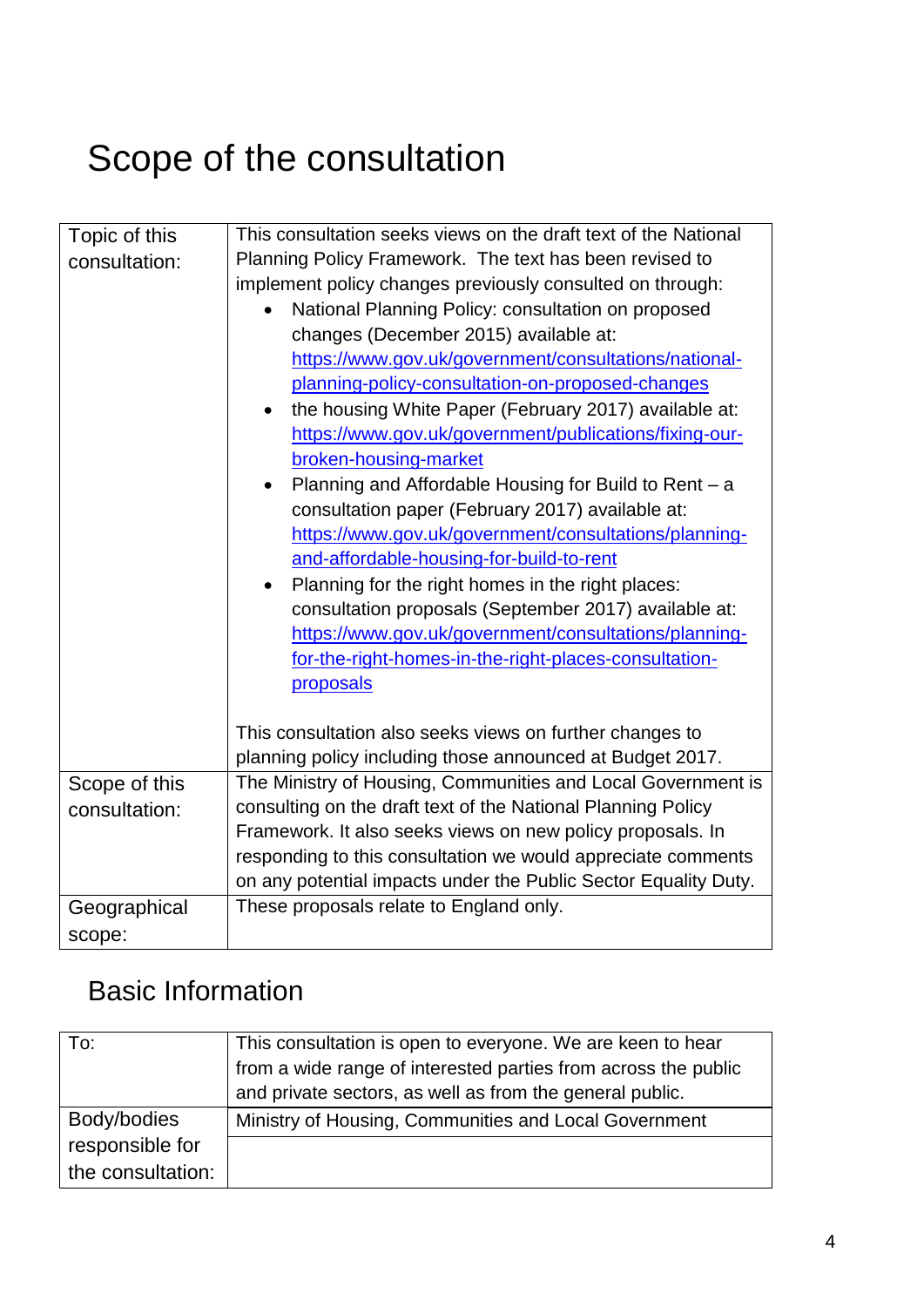| Duration:       | This consultation will begin on Monday 5 March 2018 and will                                                                                                                                                                                                                                                                                                                                                                         |  |
|-----------------|--------------------------------------------------------------------------------------------------------------------------------------------------------------------------------------------------------------------------------------------------------------------------------------------------------------------------------------------------------------------------------------------------------------------------------------|--|
|                 | close at 23.45 on Thursday 10 May 2018.                                                                                                                                                                                                                                                                                                                                                                                              |  |
| Enquiries:      | For any enquiries about the consultation please contact:                                                                                                                                                                                                                                                                                                                                                                             |  |
| How to respond: | planningpolicyconsultation@communities.gsi.gov.uk<br>Consultation responses should be submitted by online survey:                                                                                                                                                                                                                                                                                                                    |  |
|                 | https://www.surveymonkey.co.uk/r/NPPFconsultation                                                                                                                                                                                                                                                                                                                                                                                    |  |
|                 | We strongly encourage responses via the online survey,<br>particularly from organisations with access to online facilities<br>such as local authorities, representative bodies and businesses.<br>Consultations on planning policy receive a high level of interest<br>across many sectors. Using the online survey greatly assists                                                                                                  |  |
|                 | our analysis of the responses, enabling more efficient and<br>effective consideration of the issues raised for each question.                                                                                                                                                                                                                                                                                                        |  |
|                 | We have listened to concerns about the use of online surveys in<br>the past and have made a number of adjustments ahead of this<br>consultation. The online survey will allow respondents to: select<br>the sections they wish to answer, without having to go through<br>the whole survey; save and return to the survey later; and<br>submit additional information or evidence to support their<br>response to this consultation. |  |
|                 | Further advice on how to use these new features is available on<br>the home page of the online survey.                                                                                                                                                                                                                                                                                                                               |  |
|                 | Should you be unable to respond online we ask that you<br>complete the pro forma found at the end of this document.<br>Additional information or evidence can be provided in addition<br>to your completed pro forma.                                                                                                                                                                                                                |  |
|                 | In these instances you can email your pro forma to:<br>planningpolicyconsultation@communities.gsi.gov.uk                                                                                                                                                                                                                                                                                                                             |  |
|                 | Or send to:                                                                                                                                                                                                                                                                                                                                                                                                                          |  |
|                 | <b>Planning Policy Consultation Team</b><br>Ministry of Housing, Communities and Local Government<br>3rd floor, South East<br>Fry Building<br>2 Marsham Street<br><b>LONDON</b><br>SW1P4DF                                                                                                                                                                                                                                           |  |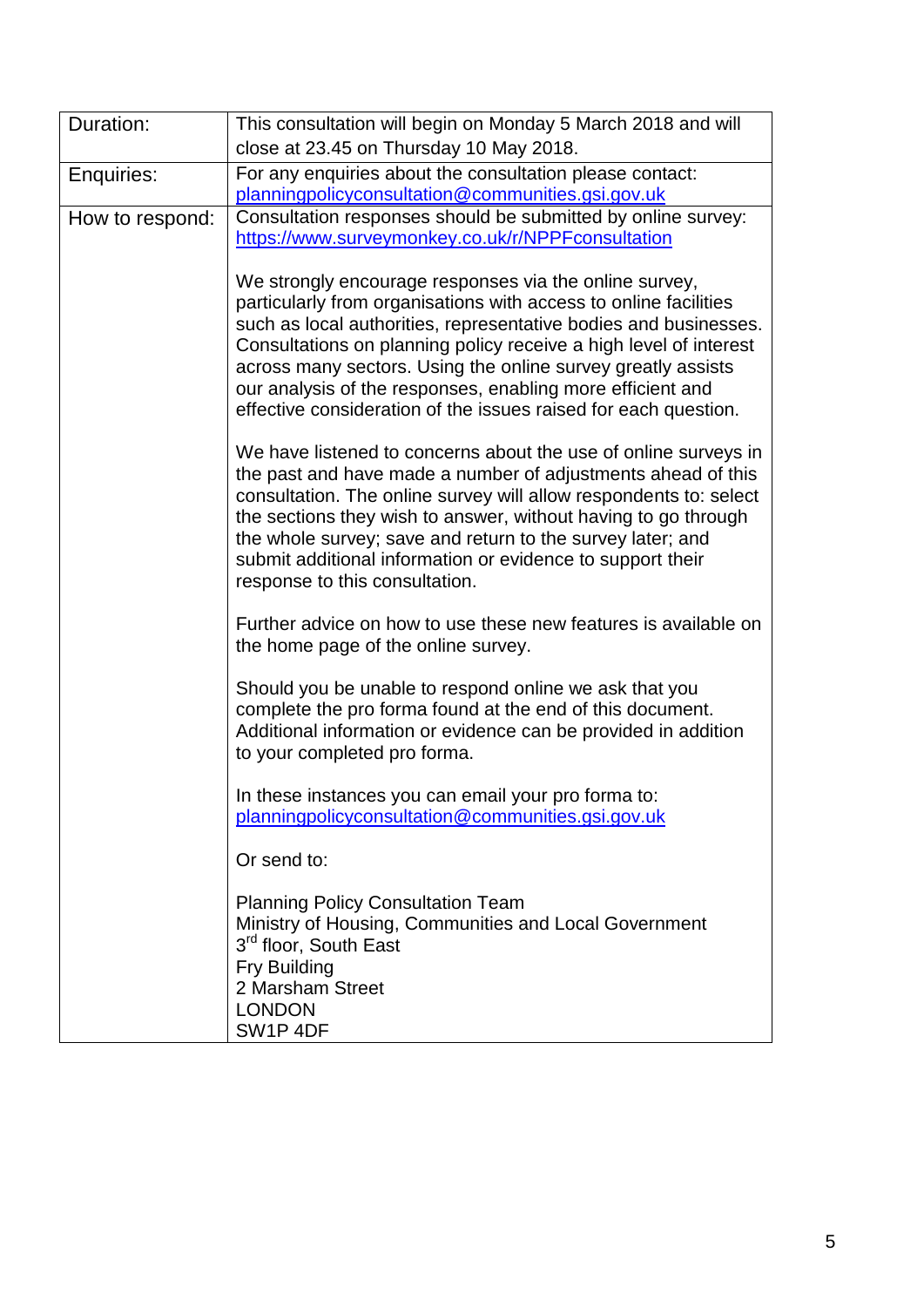# <span id="page-5-0"></span>Introduction

This country does not have enough homes. For decades the number of new homes has not kept pace with rising demand. That has created a market that fails to work for far too many families, resulting in soaring prices and rising rents. The Government is clear that the country needs radical, lasting reform that will allow more homes to be built.

The housing White Paper *[Fixing our broken housing market](https://www.gov.uk/government/uploads/system/uploads/attachment_data/file/590464/Fixing_our_broken_housing_market_-_print_ready_version.pdf)* set out a comprehensive strategy to tackle these failures. This comprised planning for the right homes in the right places, building homes faster, diversifying the market and helping people now. Further detail on a number of these reforms was set out in *[Planning for the right homes in the right](https://www.gov.uk/government/uploads/system/uploads/attachment_data/file/652888/Planning_for_Homes_Consultation_Document.pdf)  [places](https://www.gov.uk/government/uploads/system/uploads/attachment_data/file/652888/Planning_for_Homes_Consultation_Document.pdf)* in September 2017.

[Budget 2017](https://www.gov.uk/government/publications/autumn-budget-2017-documents/autumn-budget-2017) built on this strategy to put us on track to reach 300,000 net additional homes a year. It included additional proposals to change planning policy and legislation to bring forward more land in the right places, invest in infrastructure (including investment from the Housing Infrastructure Fund as announced on 1 February) and a more active Homes England to diversify the market. This includes the manifesto commitment to capture increases in land value and reinvest that in local infrastructure, essential services and further housing.

The Government is announcing further progress on turning this strategy into reality, comprising:

- ‒ A draft new National Planning Policy Framework (the Framework), building on the first Framework published in 2012 that consolidated around 1,000 pages of planning policy into a single document;
- ‒ Draft updates to national planning guidance which, when finalised, will form part of the Government's online [Planning Practice Guidance;](https://www.gov.uk/government/collections/planning-practice-guidance)
- ‒ Proposals for reforming developer contributions, to be delivered through regulations; and
- ‒ Associated papers, including the Government's response to the consultations on the housing White Paper and *Planning for the right homes in the right places*.

The draft new Framework implements the Government's reforms to planning policy. Subject to this consultation, the Government intends to publish a final Framework before the summer. In developing the draft Framework the Government has incorporated:

- ‒ proposals from the previous consultations listed at the start of this document, taking into account the views raised in response to them;
- changes to planning policy implemented through Written Ministerial Statements since publication of the first Framework in 2012 (Annex A);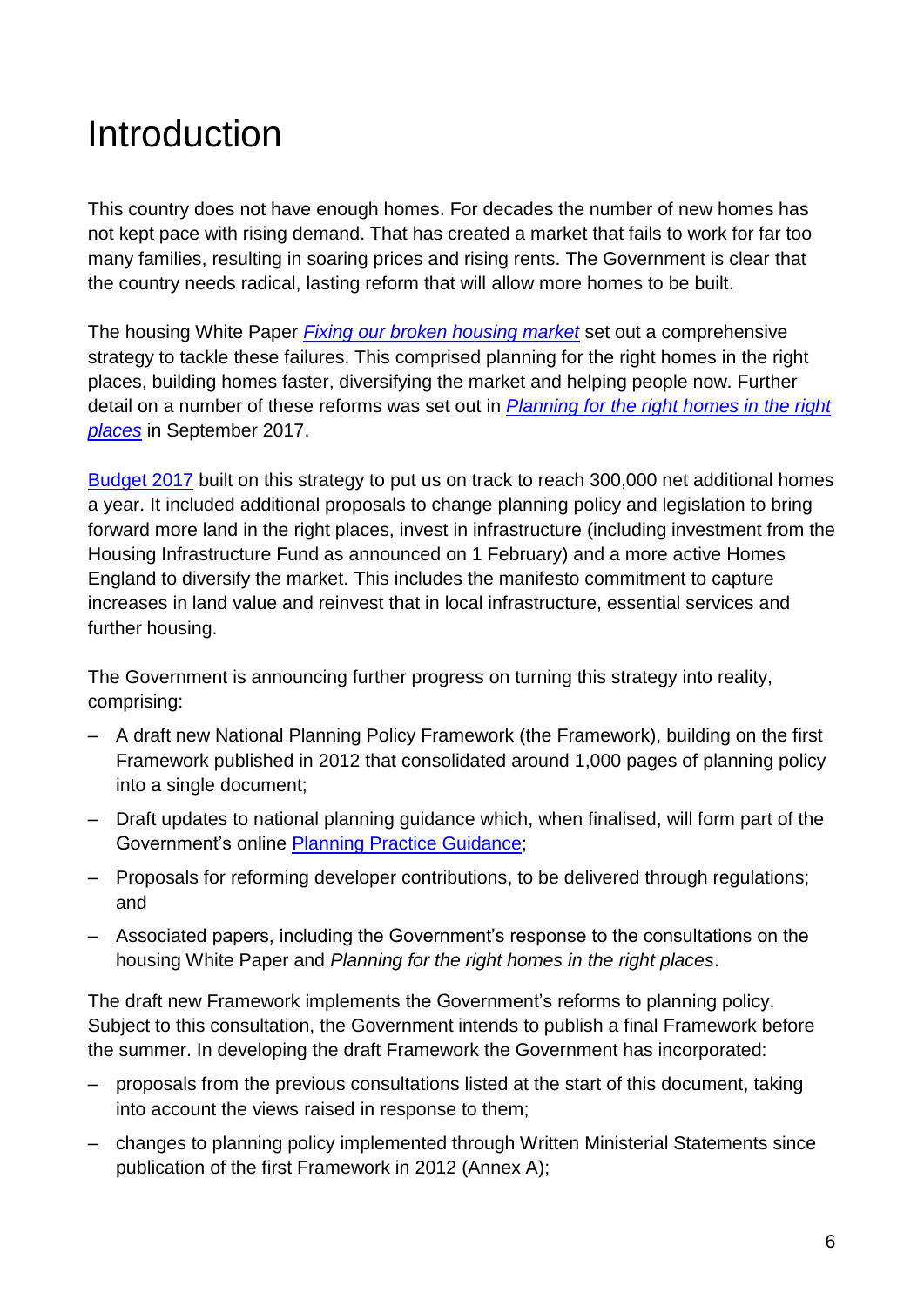- ‒ the effect of caselaw on the interpretation of planning policy since 2012; and
- ‒ improvements to the text to increase coherence and reduce duplication.

The Government is ambitious about reforming housing and planning policy so that it is as effective as possible in improving the supply of homes. Therefore this consultation includes a number of further changes to policy, beyond those consulted on previously, to help ensure that more land is brought forward for development and that permissions are turned into homes as soon as possible.

The Government is also considering what further planning reforms could support this objective. These would be subject to the outcomes of Sir Oliver Letwin's review of build out and future consultation, and include:

- ‒ a new permitted development right for upwards extensions; and
- more effective ways of bringing agricultural land forward for housing.

The Government welcomes comments on the ways in which the draft Framework implements changes to planning policy on which the Government has previously consulted, and on the merits of the new policy proposals that it includes. It now challenges developers, local authorities, communities, councillors and professionals to work together to ensure that great developments in line with the Framework are brought forward and to enable more people to meet their aspiration for a home of their own.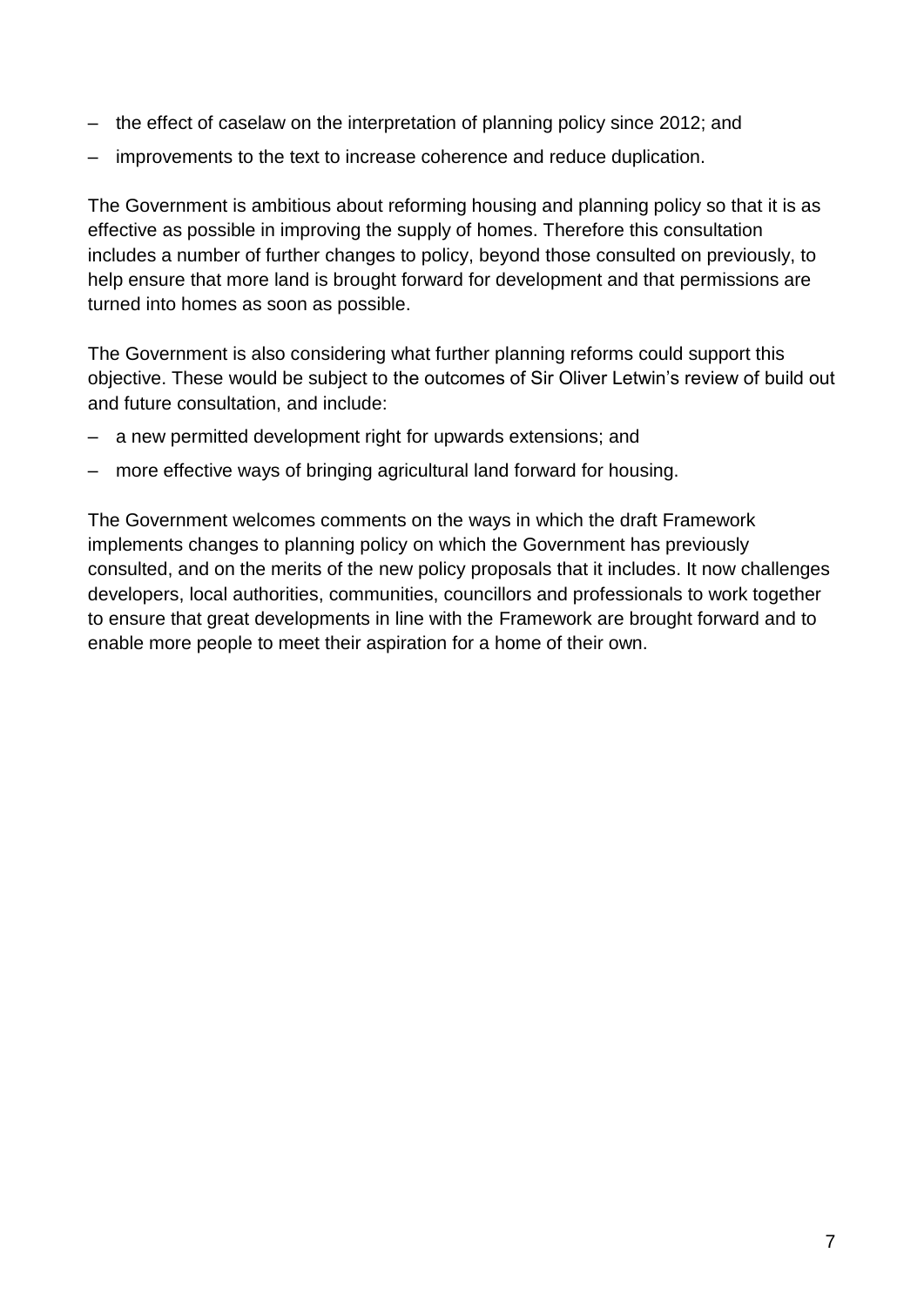# <span id="page-7-0"></span>Summary of proposals

The Framework was first introduced in 2012. It brought together around 1,000 pages of planning policy and guidance into a single document. Critically, and in line with the Government's housing ambitions, it established a 'presumption in favour of sustainable development'.

This revised Framework:

- makes a number of structural changes, in particular dividing the document into clear chapters;
- incorporates policy proposals on which the Government has previously consulted; and
- incorporates additional proposals on which this document is consulting.

However there is much continuity – the presumption in favour of sustainable development remains at the heart of the Framework, and more text has remained the same than changed. Its length, in terms of the number of words, has been reduced.

The sections below outline the main changes proposed to the Framework. This document does not cover minor changes, such as updated references or movements of paragraphs to improve the flow of the text.

# <span id="page-7-1"></span>Chapter 1 Introduction

### **The revised text reflects these previous announcements or consultation proposals:**

Paragraph 6 clarifies that endorsed recommendations of the National Infrastructure Commission may be material when preparing plans or determining applications.

**Q1** Do you have any comments on the text of Chapter 1?

## <span id="page-7-2"></span>Chapter 2 Achieving sustainable development

### **The revised text reflects these previous announcements or consultation proposals:**

The wording of the presumption in favour of sustainable development (paragraph 11) has been reordered to reflect the way that plan and decision-making are approached in practice. The draft text also sets out an expectation for objectively assessed needs to be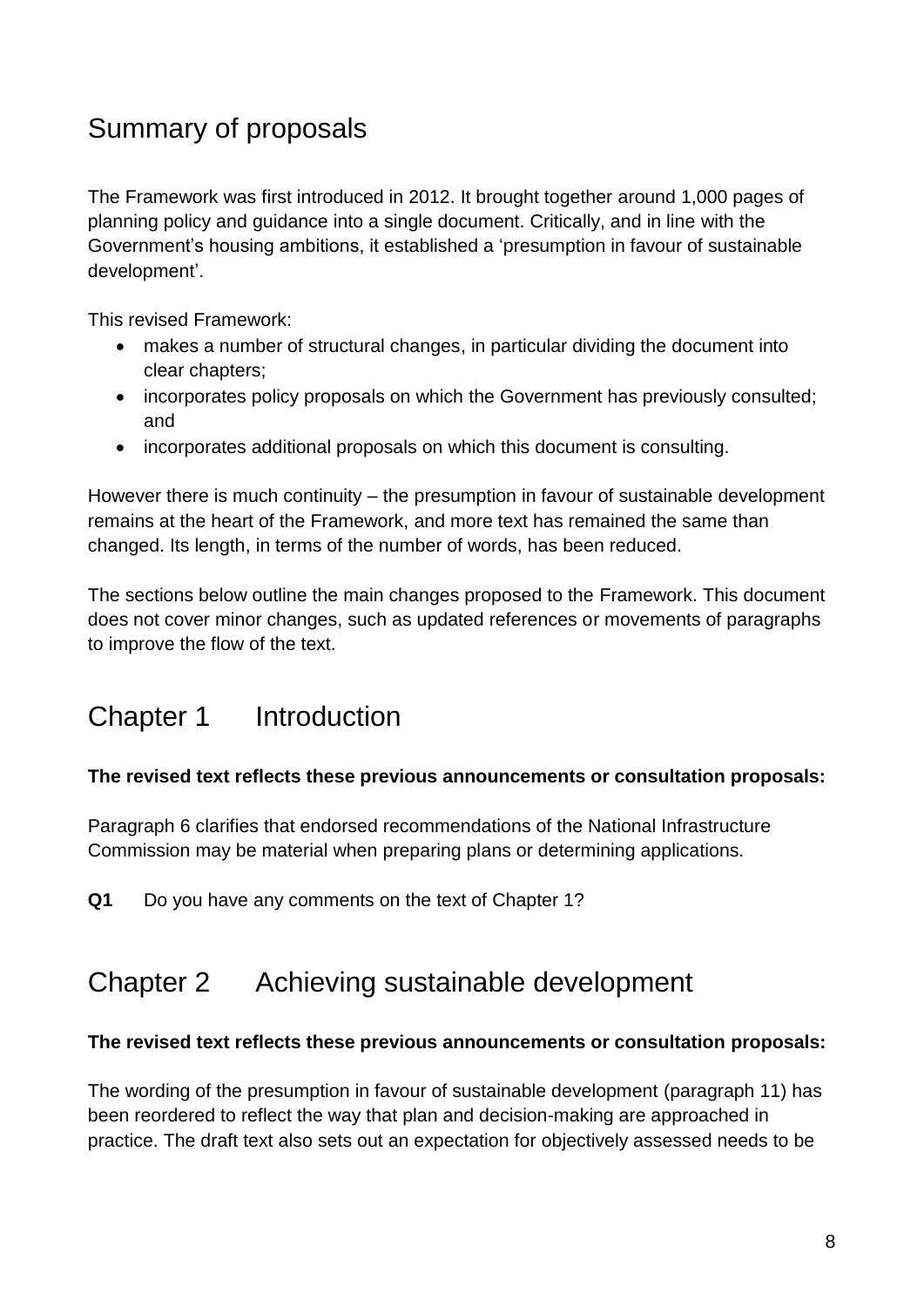accommodated unless there are strong reasons not to, including any unmet needs from neighbouring areas.

The current Framework includes examples of policies which provide a specific reason for restricting development. This is proposed to be changed to a defined list, which is set out at footnote 7 and includes Ancient Woodland and aged or veteran trees. This approach does not preclude other policies being used to limit development where the presumption applies, if the adverse impacts of granting permission would significantly and demonstrably outweigh the benefits.

### **The revised text also proposes these policy changes:**

Paragraphs 8-10 have been amended to clarify the role of the three high-level objectives for planning, and explain more clearly how these relate to the presumption in favour of sustainable development.

Additional changes to the presumption in favour of sustainable development clarify that the policies which provide a specific reason for refusing development (at footnote 7) relate to areas or assets of particular importance identified elsewhere in the Framework. The decision-making part of the presumption has also been changed to provide greater clarity, so that it refers to circumstances where "there are no relevant development plan policies, or the policies most important to determining the application are out of date"; and to "refusing" rather than "restricting" development. These changes are intended to improve the application of the presumption, by addressing aspects that have been subject to litigation about their scope or meaning.

**Q2** Do you agree with the changes to the sustainable development objectives and the presumption in favour of sustainable development?

Paragraph 14 is based on the Written Ministerial Statement of 12 December 2016, to provide additional certainty for neighbourhood plans in certain circumstances, including where there is substantial under-delivery of housing. It protects certain plans in circumstances where the adverse impacts of allowing development that conflicts with a neighbourhood plan are likely to significantly and demonstrably outweigh the benefits. This revised wording is considered to be more effective than setting out the 'weight' that should be given to plans in particular circumstances.

It is proposed that the 'core planning principles' section in the existing Framework is deleted, to remove duplication with other chapters, and ensure that important policy messages are aligned with relevant topic chapters to maximise their effectiveness. The content of the core principles has been retained, and been moved to the most appropriate parts of the revised Framework.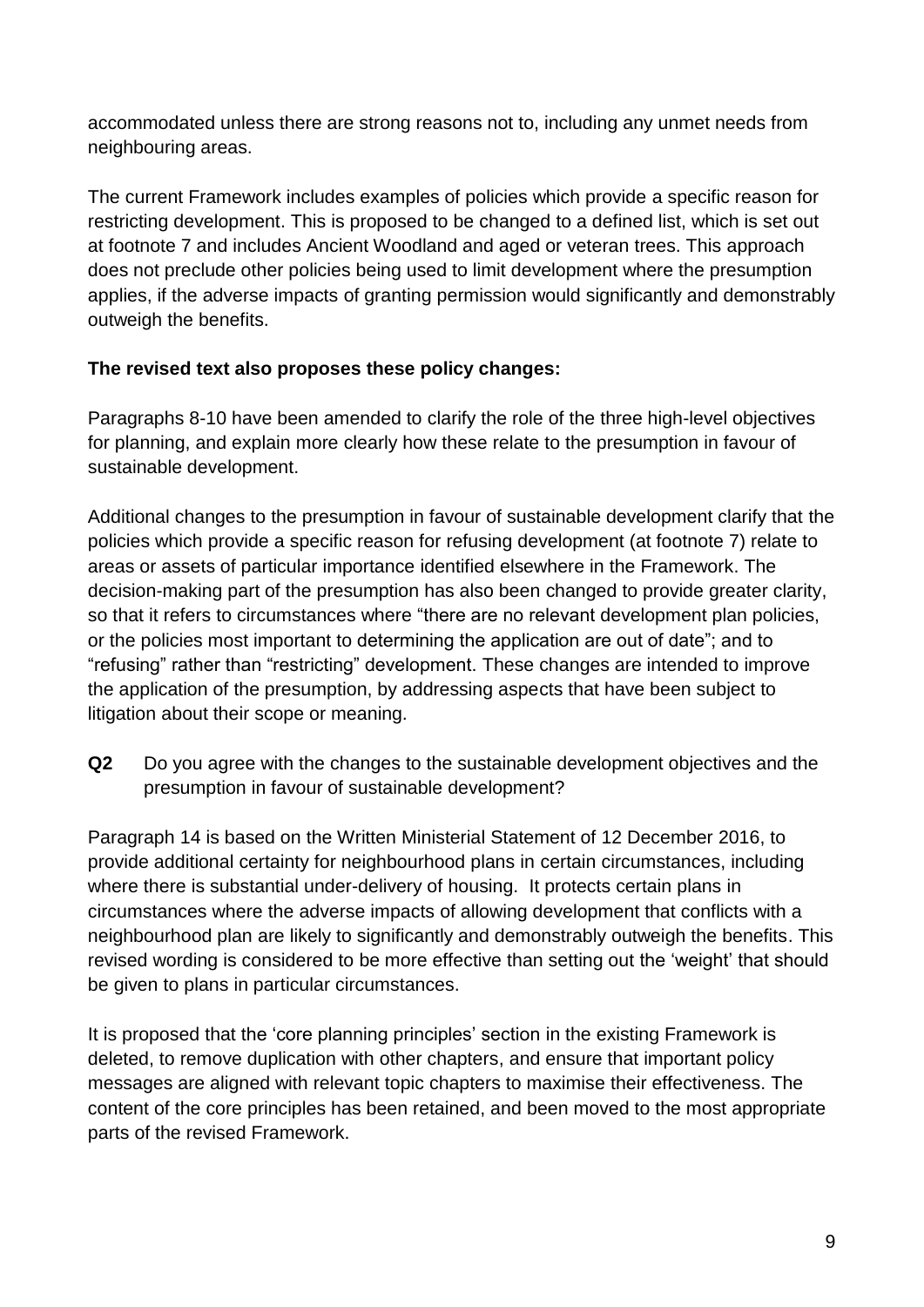- **Q3** Do you agree that the core principles section should be deleted, given its content has been retained and moved to other appropriate parts of the Framework?
- **Q4** Do you have any other comments on the text of Chapter 2, including the approach to providing additional certainty for neighbourhood plans in some circumstances?

# <span id="page-9-0"></span>Chapter 3 Plan-making

#### **The revised text reflects these previous announcements or consultation proposals:**

The housing White Paper proposed a number of changes to plan-making policy, which build on the changes in law introduced through the Neighbourhood Planning Act 2017. These are reflected in the plan making chapter as follows:

- a) a new plan-making framework which defines strategic priorities and allows authorities to plan for these in the most appropriate way;
- b) amendments to the tests for a 'sound' plan, to make clear that it should set out 'an' appropriate strategy rather than 'the most appropriate strategy' (to avoid the need for disproportionate work to demonstrate that a strategy is optimal);
- c) enabling spatial development strategies to allocate sites if there is unanimous agreement;
- d) the new requirement for authorities to review plan policies every five years following the date of adoption, with updates, if necessary, to reflect changing circumstances;
- e) tightening the evidence which is expected in respect of both local and strategic policies to support a 'sound' plan, to allow for a more proportionate approach; and
- f) introducing the expectation that plans should use digital tools to assist consultation and presentation of policies.

The *Planning for the right homes in the right places* consultation also proposed changes that are reflected in the chapter. These are:

- a) setting out that to meet the test of soundness authorities (including Mayors and combined authorities with plan-making powers), when preparing plans, will need to prepare and maintain a statement of common ground, as evidence (where appropriate) of the statutory duty to cooperate;
- b) changing the 'effective' and 'positively prepared' soundness test so that these more clearly encourage agreements and joint working; and
- c) a new approach to viability, through which plans are expected to be clear about the contributions expected in association with development. This will help ensure that requirements on developments set through plan policies are deliverable, more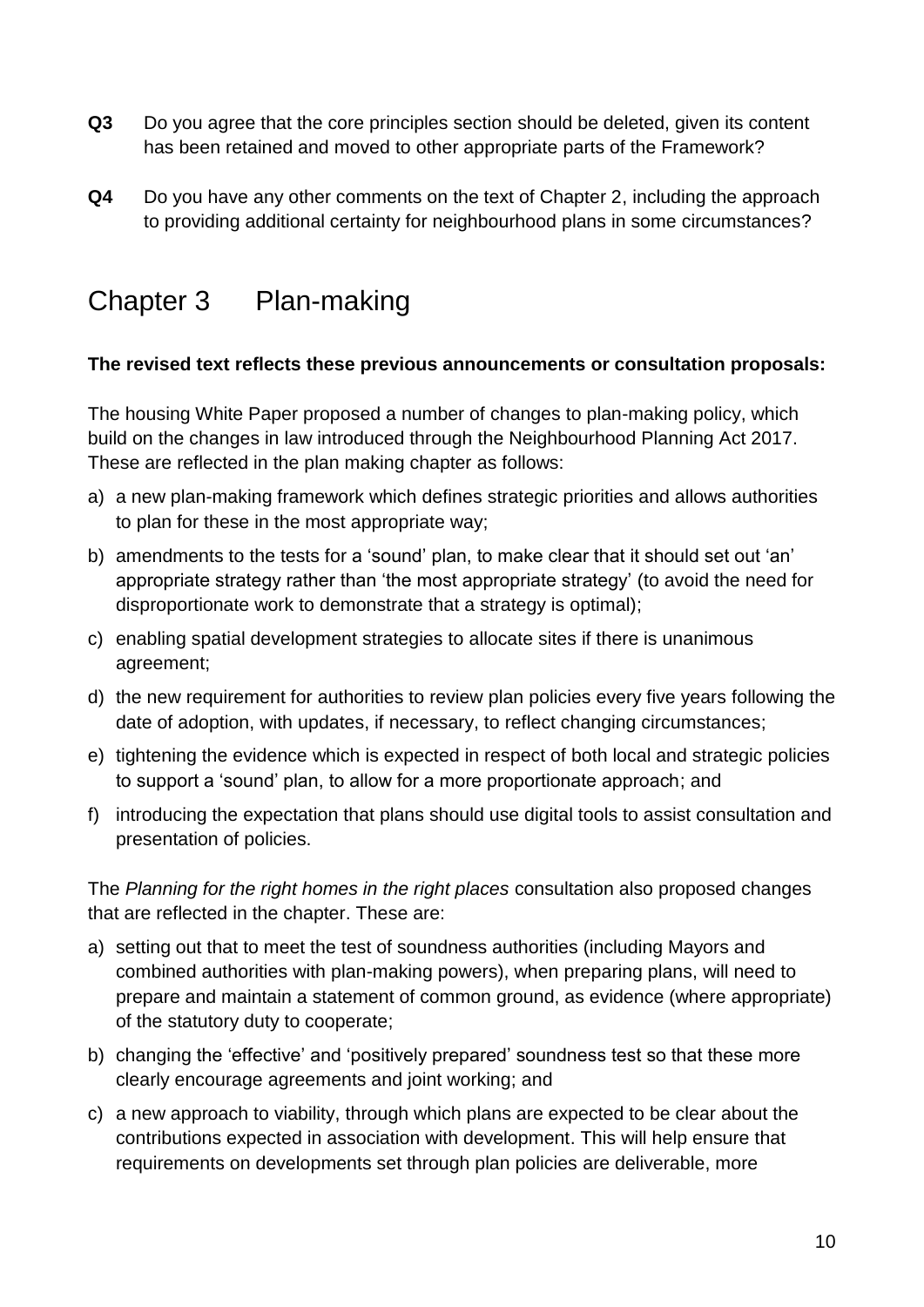transparent and provide more certainty about what will be expected at the decisionmaking stage.

Paragraph 23 reflects changes to the Town and Country Planning (Local Planning) (England) Regulations 2012 which come into force on 6 April 2018, requiring local planning authorities to review their local plans every five years from adoption. Under the Neighbourhood Planning Act 2017, local planning authorities must consider whether to revise the document following such a review, and publish their reasons if they decide not to do so.

### **The revised text also proposes these policy changes:**

Paragraph 21 expects strategic policies to be distinguished clearly in plans, to allow clear scope for local policies to be formulated.

Further changes are also proposed to the tests of 'soundness', to:

- a) ensure a consistent approach to examination, by extending their application to all strategic and local plans, so that policies in a spatial development strategy are assessed against the same criteria as strategic policies in a local plan;
- b) amend the 'positively prepared' soundness test to emphasise the role of plans in meeting objectively assessed needs for housing;
- c) strengthen the 'effective' soundness test to emphasise effective joint working, as evidenced by the Statement of Common Ground which enables authorities to record where agreements have and have not been reached; and
- d) make clear that the tests will be applied proportionately to local policies according to the extent to which they accord with strategic policies.
- **Q5** Do you agree with the further changes proposed to the tests of soundness, and to the other changes of policy in this chapter that have not already been consulted on?
- **Q6** Do you have any other comments on the text of Chapter 3?

# <span id="page-10-0"></span>Chapter 4 Decision-making

### **The revised text reflects these previous announcements or consultation proposals:**

Paragraph 58 takes forward the reforms to viability assessment proposed in the *Planning for the right homes in the right places* consultation. The policy makes clear that where a proposed development accords with all relevant policies in the plan there is no need for a viability assessment to accompany the planning application. This should speed up the decision making process by reducing scope for delay caused by negotiation of developer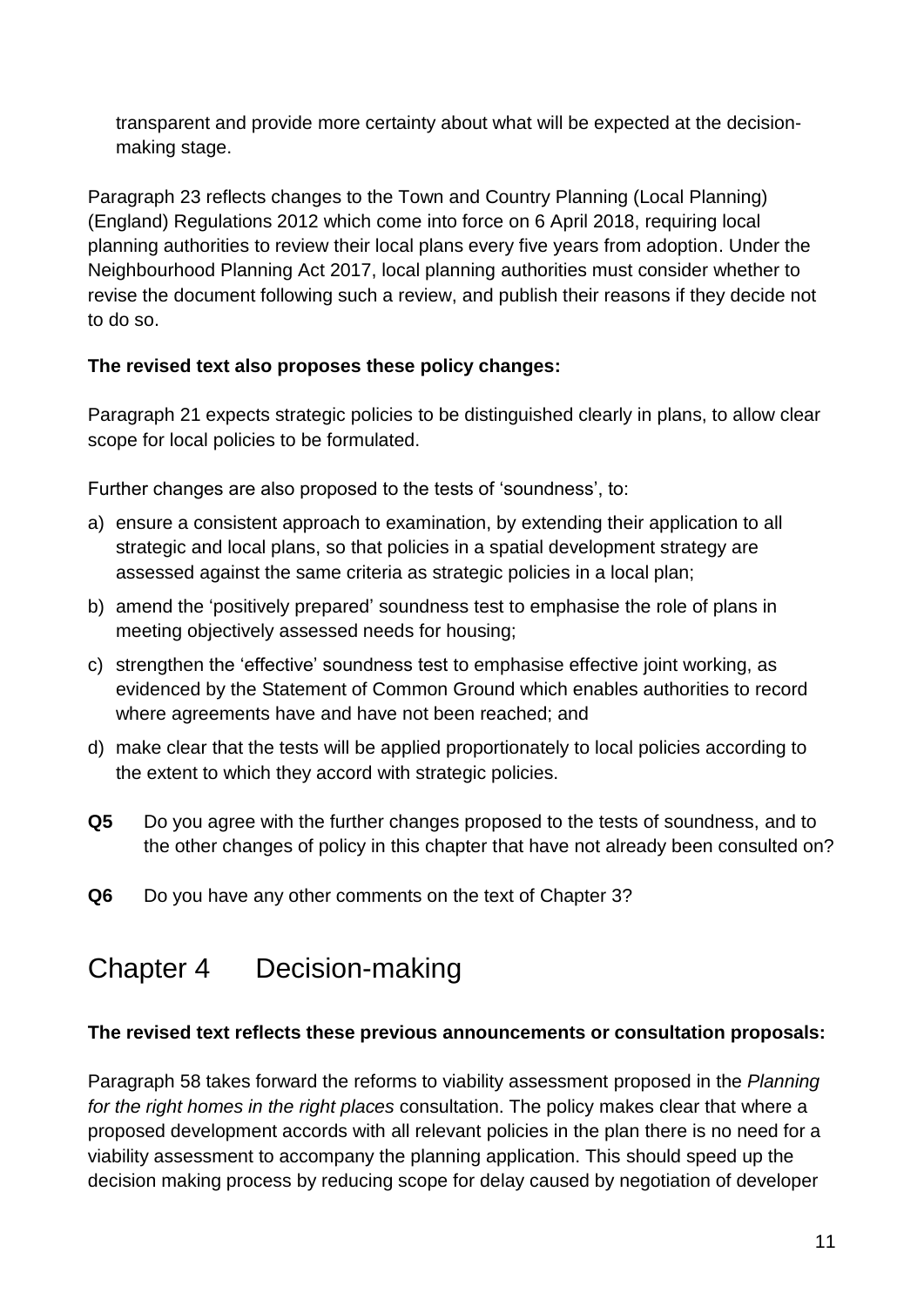contributions. The policy also expects all viability assessments to reflect the Government's recommended approach which is set out in draft revised national planning guidance published alongside the Framework.

**Q7** The revised draft Framework expects all viability assessments to be made publicly available. Are there any circumstances where this would be problematic?

In support of the revised Framework, draft national planning guidance says that plans should define circumstances in which viability assessment is carried out at the decision making stage. The guidance gives some illustrative examples of circumstances which plan makers could identify as requiring viability assessment at the decision making stage.

**Q8** Would it be helpful for national planning guidance to go further and set out the circumstances in which viability assessment to accompany planning applications would be acceptable?

The guidance says plans can set out when and how review mechanisms may be used to amend developer contributions to help account for significant changes in costs and values and provide certainty through economic cycles. Plans can set out how review mechanisms will be used to identify any significant increase in the overall value that occurs over the lifetime of a large or multi-phased development, and how that increase in value will be apportioned between the local authority and the developer to provide more certainty for delivering supporting infrastructure.

**Q9** What would be the benefits of going further and mandating the use of review mechanisms to capture increases in the value of a large or multi-phased development?

### **The revised text also proposes these policy changes:**

An additional reference to non-statutory and statutory consultees has been included in paragraph 41 to highlight their role and encourage local planning authorities to refer applicants to them for pre-application advice where appropriate. Similarly, text on the need for discussions about infrastructure and affordable housing at the pre application stage has been added to paragraph 42 to encourage early engagement on these issues.

Changes at paragraph 45 reflect the fact that the local information requirements do not apply to applications for permission in principle, and that the local list of information requirements applicable to applications made on or after 31 July 2013 must have been published (or republished) during the two years before the application is made.

Changes at paragraph 46 have been made to more accurately reflect the requirements of the Seveso Directive.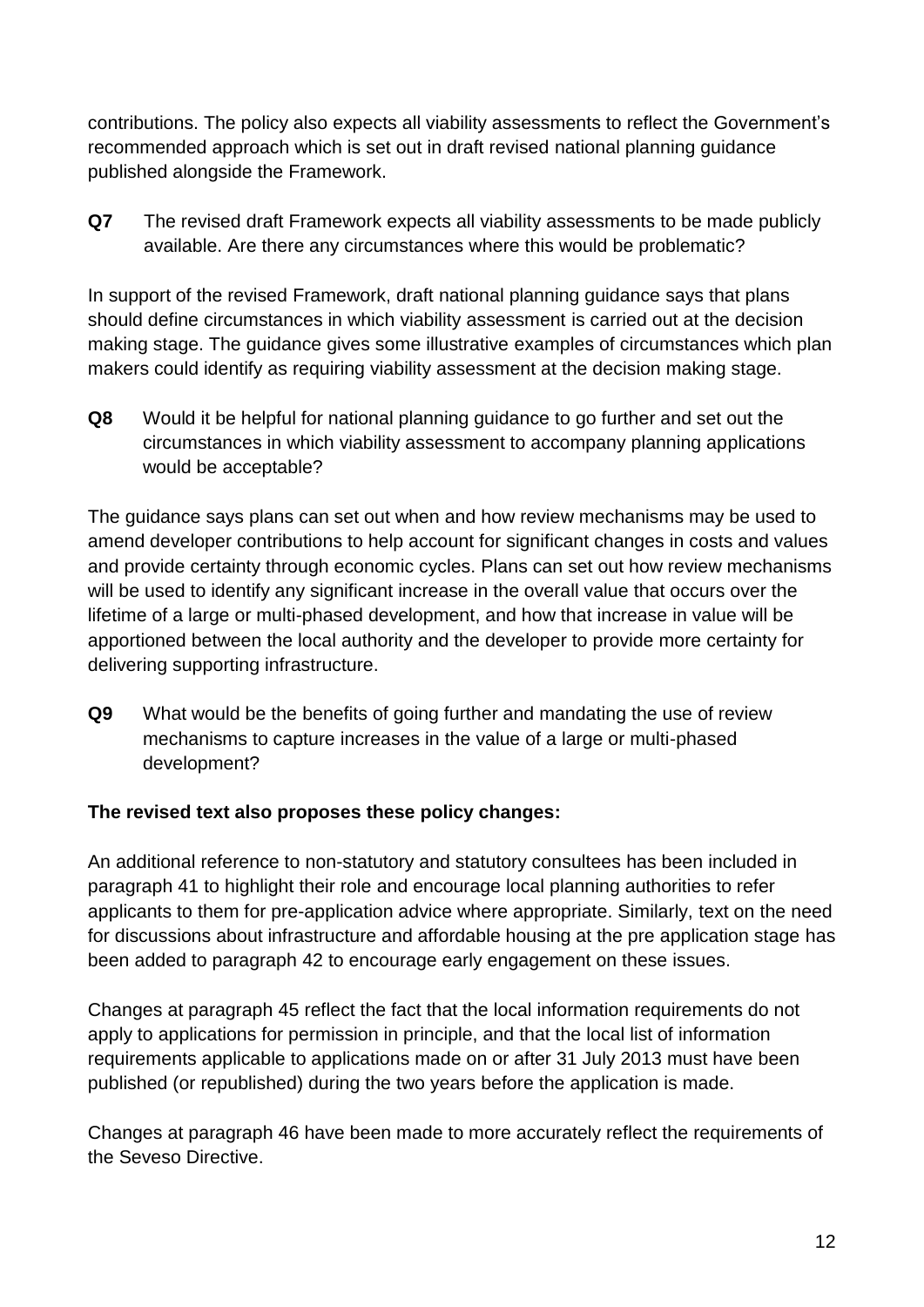New paragraphs 48 to 51 set out the weight that may be given to policies in emerging plans (previously in Annex 1), and puts into policy the approach to 'prematurity' previously contained in national planning guidance.

**Q10** Do you have any comments on the text of Chapter 4?

# <span id="page-12-0"></span>Chapter 5 Delivering a wide choice of high quality homes

### **The revised text reflects these previous announcements or consultation proposals:**

This chapter implements a number of proposals from the previous housing White Paper and *Planning for the right homes in the right places* consultations.

Paragraph 61 introduces a new standard method for the calculation of local housing need. The details of the standard method are set out in draft revised national planning guidance published alongside the Framework.

Paragraph 62 makes clear that there should be clear policies for addressing the housing requirements of groups with particular needs. Students and travellers have been added to the list, as have people who rent their homes to reflect the outcomes of the *Planning and Affordable Housing for Build to Rent* consultation in February 2017.

Paragraphs 63-64 reflect the Written Ministerial Statement of 28 November 2014 on affordable housing contributions.

Paragraph 65 implements the housing White Paper proposal that at least 10% of homes on major sites should be available for affordable home ownership, with certain exemptions.

Paragraphs 66-67 introduce an expectation that local authorities should provide a housing requirement figure for designated neighbourhood areas.

Paragraphs 69-70 take forward the housing White Paper proposals to encourage greater use of small sites, to help diversify opportunities for builders and increase the number of schemes that can be built-out quickly. Following Budget 2017 the draft text proposes that local planning authorities should ensure that at least 20% of the sites allocated for housing in their plans are of half a hectare or less. However we remain open to views as to whether this is the most appropriate threshold for ensuring a good supply of small sites while not slowing plan production, or whether a broader approach should be taken (which could include measures to promote more medium sized sites as well). Therefore we are interested in whether: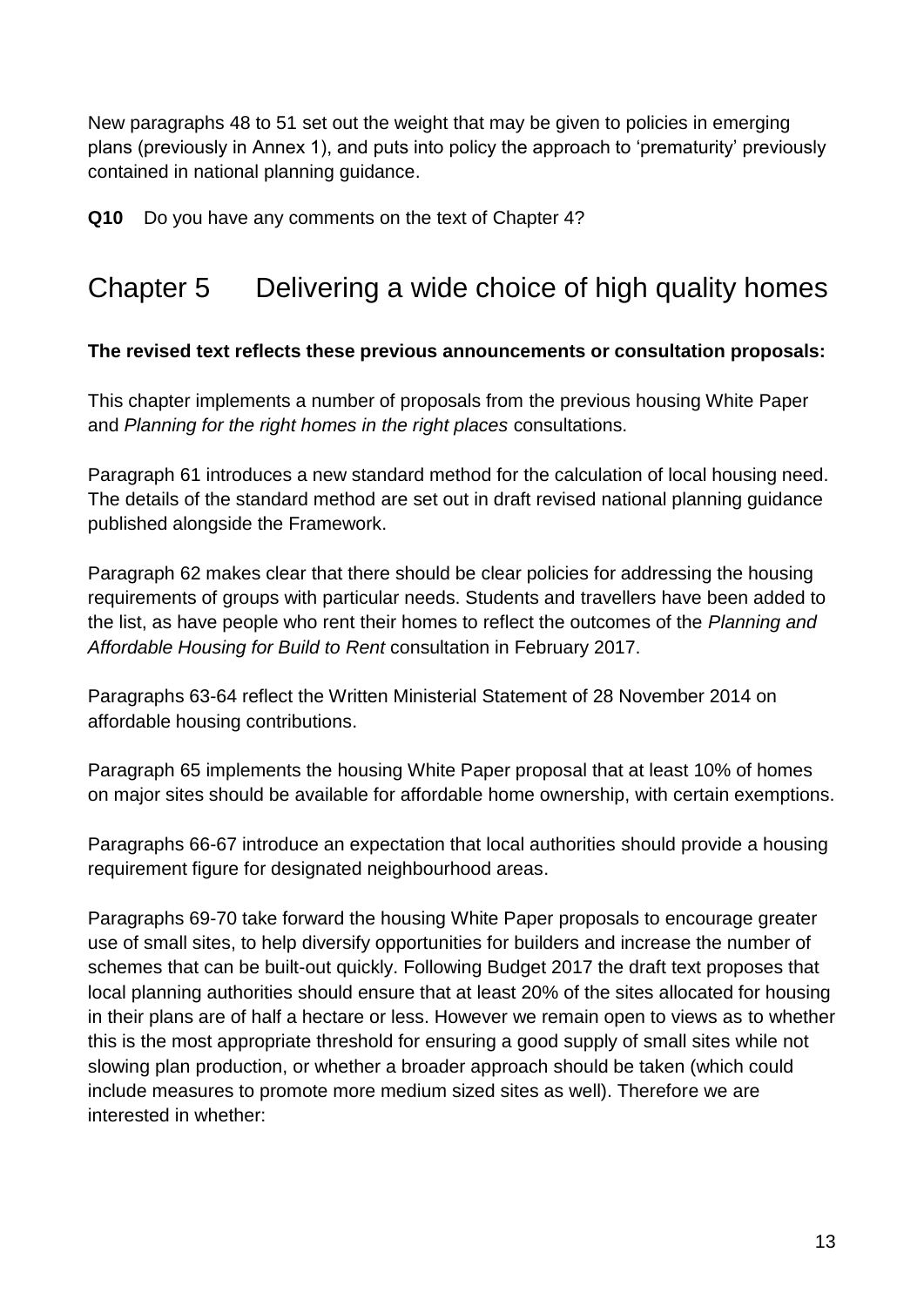- a) the proportion of allocations should relate to the number of sites allocated as currently proposed, the number of sites identified in these and other ways (such as through brownfield registers), or the overall number of homes to be provided for;
- b) the most appropriate size threshold to ensure that a suitable mix of small and medium sized sites comes forward; and
- c) the most appropriate percentages to apply.
- **Q11** What are your views on the most appropriate combination of policy requirements to ensure that a suitable proportion of land for homes comes forward as small or medium sized sites?

Paragraphs 74(c), 75 and 77 set out the policy consequences of the new Housing Delivery Test. Footnote 29 proposes that from 2020, the presumption in favour of sustainable development will apply where delivery is below 75% of the authority's housing requirement. The proposed threshold of 75% was announced at Budget 2017. The local government finance settlement technical consultation in September 2017 on New Homes Bonus revision, set out that the Government intends to go further in 2019-20. This could include linking payment of the bonus to the housing delivery test or the standard approach to local housing need. We would consult on any further changes to the bonus before proposed implementation in 2019-20.

**Q12** Do you agree with the application of the presumption in favour of sustainable development where delivery is below 75% of the housing required from 2020?

Paragraph 76 takes forward the housing White Paper proposal that the 5 year land supply position should be capable of being agreed for a one year period. The policy proposes that this should be demonstrated either through a recently adopted plan, or through a subsequent annual position statement. The minimum 10% buffer required in order for local authorities to take advantage of this policy is set out in paragraph 74(b).

Paragraph 78 provides that authorities should consider imposing a planning condition to bring forward development within two years, except where a shorter timescale could hinder the viability or deliverability of a scheme. It also encourages local planning authorities to consider why major sites have not been built out when considering subsequent planning applications.

### **The revised text also proposes these policy changes:**

Paragraph 72 reflects the announcement at Budget 2017 that the Government would consult on allowing the development of exception sites to provide entry-level homes suitable for first-time buyers, where a local need is identified.

**Q13** Do you agree with the new policy on exception sites for entry-level homes?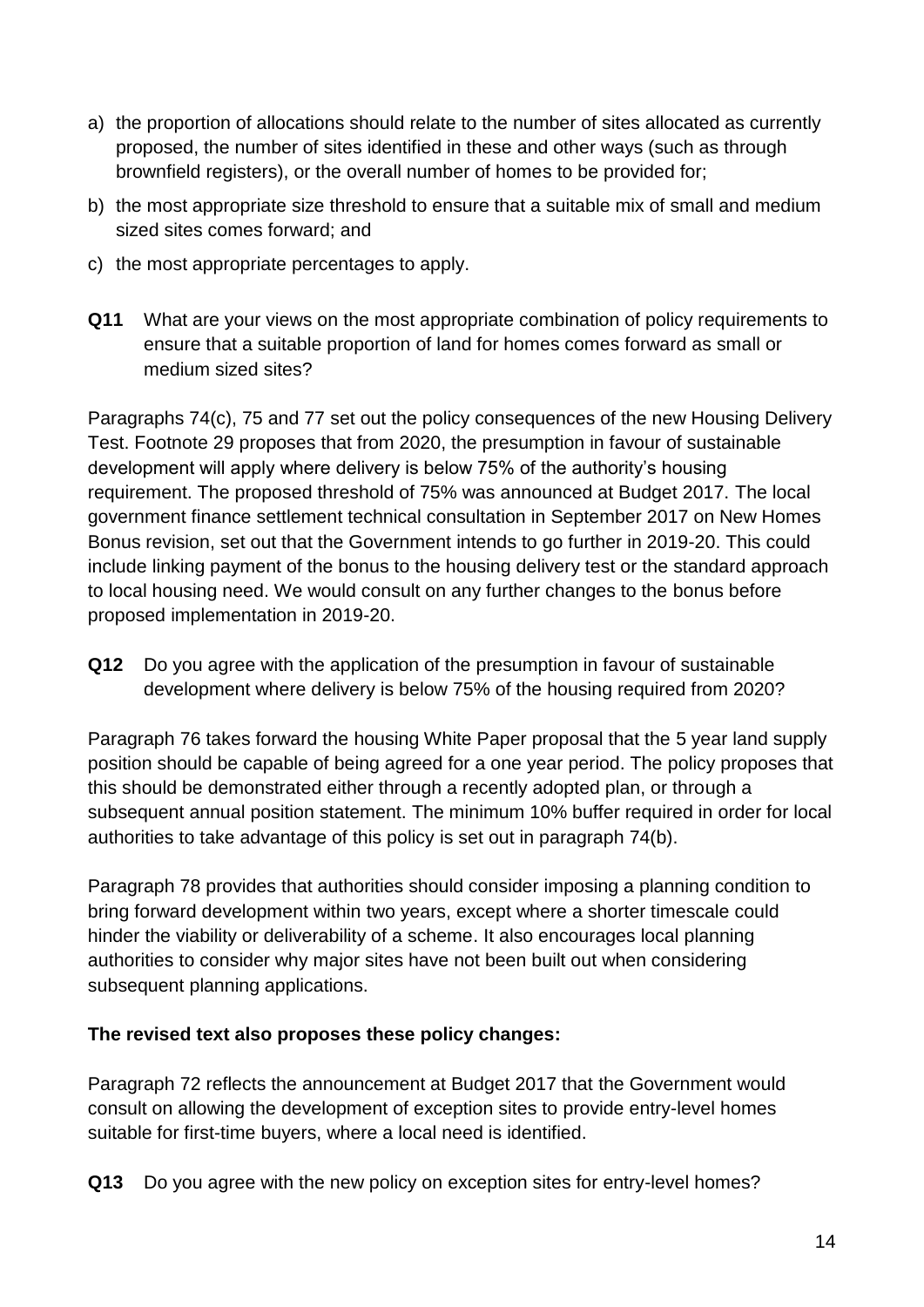# <span id="page-14-0"></span>Chapter 6 Building a strong, competitive economy

### **The revised text incorporates these new policy proposals:**

Paragraphs 82-83 make more explicit the importance of supporting business growth and improved productivity, in a way that links to key aspects of the Government's Industrial Strategy.

The rural economy section in the existing Framework has been brought within this chapter, with new policy at paragraph 85 on the potential need for planning policies and decisions to accommodate sites for local business and community needs outside existing settlements, in ways which minimise the impact of such sites and exploits opportunities to make such locations more sustainable. This approach reflects the fact that the availability of sites to accommodate appropriate development in rural areas may be limited, particularly within existing settlements.

- **Q15** Do you agree with the policy changes on supporting business growth and productivity, including the approach to accommodating local business and community needs in rural areas?
- **Q16** Do you have any other comments on the text of chapter 6?

# <span id="page-14-1"></span>Chapter 7 Ensuring the vitality of town centres

### **The revised text incorporates these new policy proposals:**

Paragraph 86d clarifies that in allocating sites to meet the need for town centre uses, policies should look at least ten years ahead (though not necessarily over the full plan period, if longer, given uncertainty in forecasting long-term retail trends). It also provides that town centre boundaries should be kept under review so that identified needs for town centre uses can be accommodated, recognising that it is difficult for retail forecasts to look beyond ten years. Where town centres are in decline, the text (at paragraph 86g) has been expanded to provide a clearer policy approach.

Changes have also been made to policy on planning applications for town centre uses. Paragraph 87 amends the 'sequential approach' to planning applications, so that out of centre sites should be considered only if suitable town centre or edge of centre sites are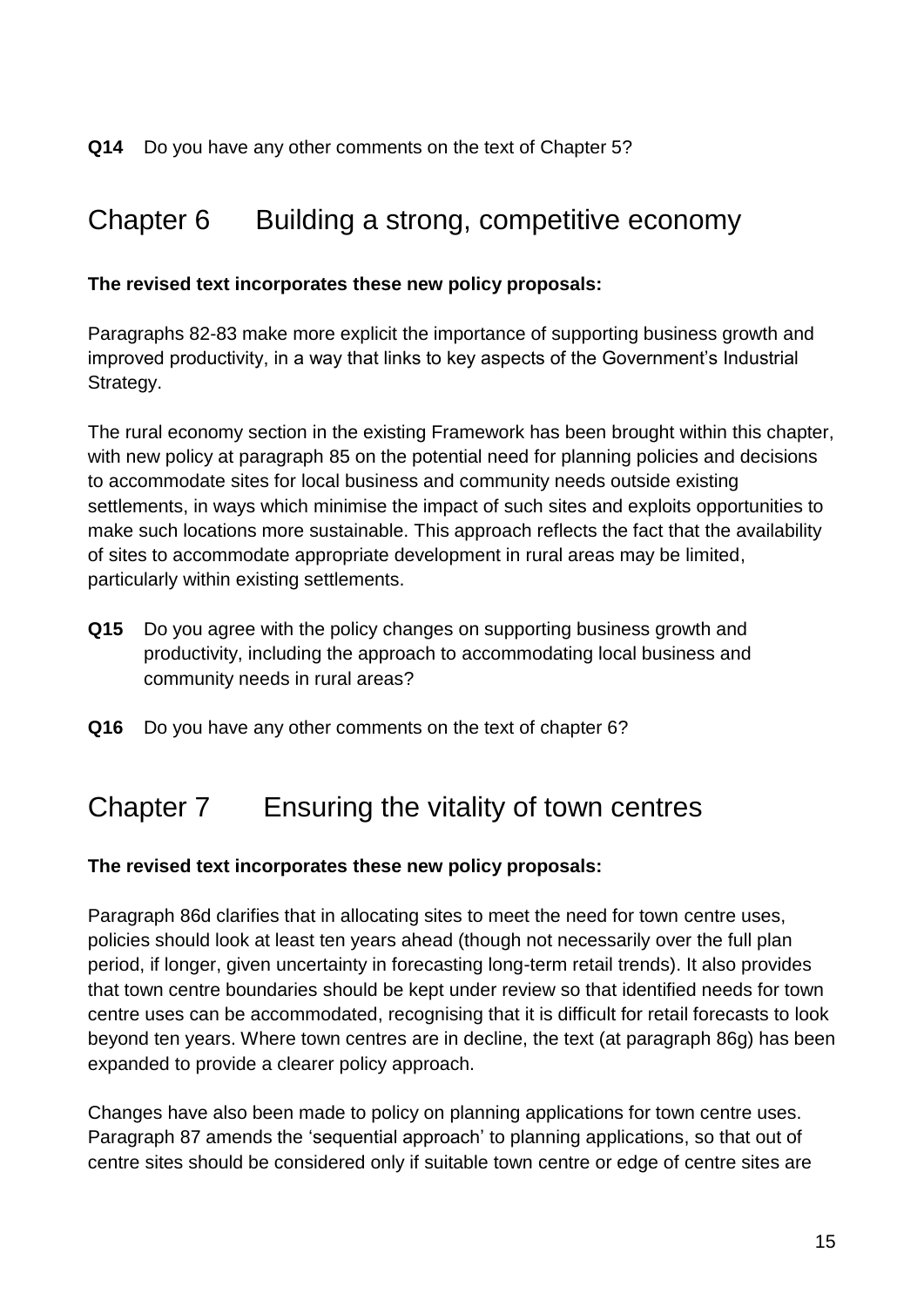unavailable or not expected to become available within a reasonable period. This addition makes clear that suitable town centre or edge of centre sites do not have to be available immediately, in order to avoid prejudicing town centre or edge of centre sites that are in the pipeline but not available straight away.

Paragraph 90 removes the expectation that office developments outside town centres are subject to an impact assessment, where the development is over a certain floorspace threshold. This change has been made as the Government considers that the approach to offices is covered sufficiently by the sequential approach, and is aware that there is no generally accepted or used method for assessing office impacts.

- **Q17** Do you agree with the policy changes on planning for identified retail needs and considering planning applications for town centre uses?
- **Q18** Do you have any other comments on the text of Chapter 7?

## <span id="page-15-0"></span>Chapter 8 Promoting healthy and safe communities

### **The revised text reflects these previous announcements or consultation proposals:**

Paragraph 94 reflects the housing White Paper proposal that policies and decisions should consider the social and economic benefits of estate regeneration, and that authorities should use their planning powers to help deliver estate regeneration to a high standard.

### **The revised text also proposes these policy changes:**

Paragraph 92 gives additional recognition to the role that planning can play in promoting social interaction and healthy lifestyles. Paragraph 96 introduces new policy on the ways in which planning policies and decisions can help to counter malicious or natural threats, especially in crowded places and should take into account wider defence and security requirements.

- **Q19** Do you have any comments on the new policies in Chapter 8 that have not already been consulted on?
- **Q20** Do you have any other comments the text of Chapter 8?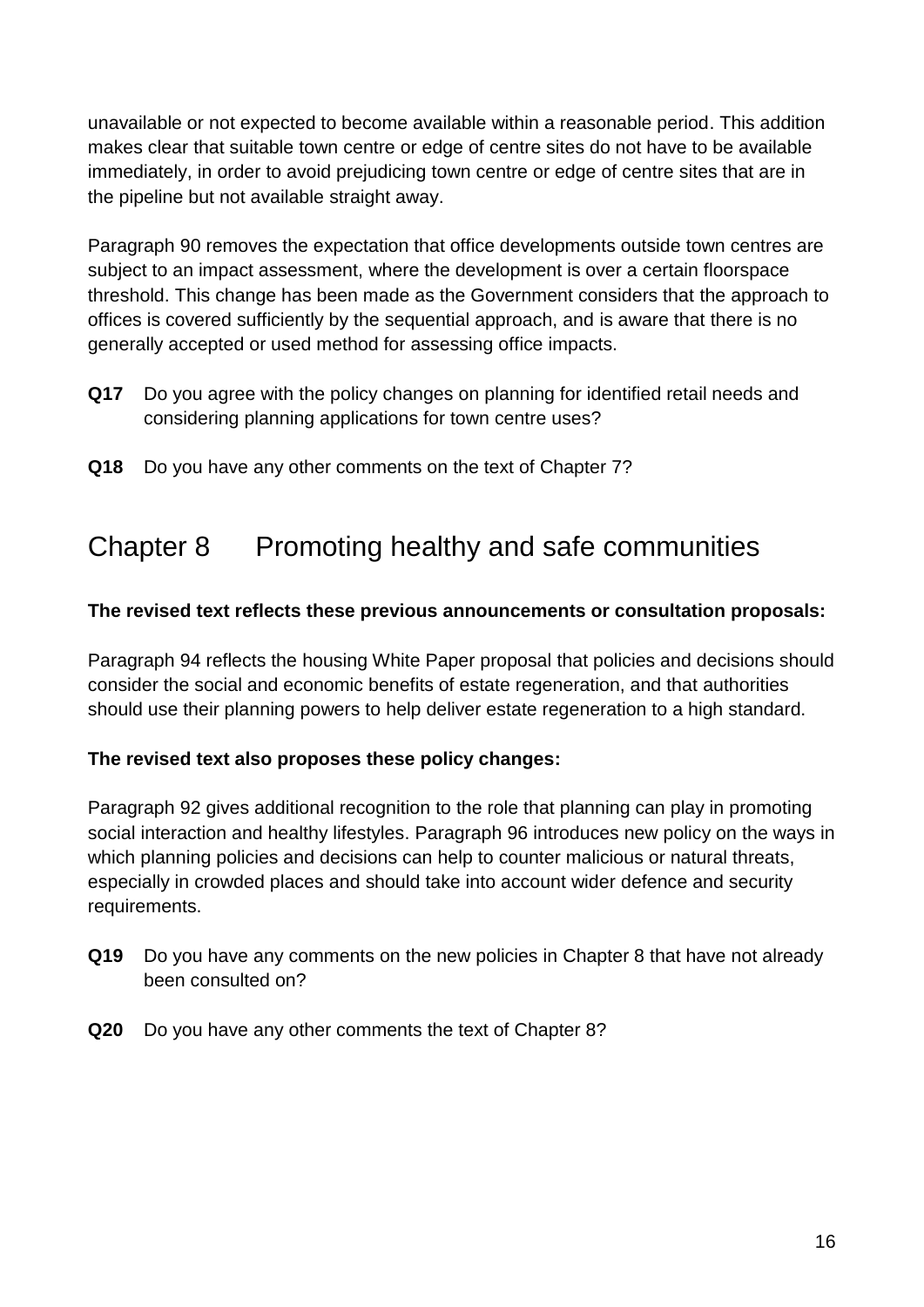# <span id="page-16-0"></span>Chapter 9 Promoting sustainable transport

#### **The revised text reflects these previous announcements or consultation proposals:**

Paragraph 103b reflects the housing White Paper proposal that authorities should be expected to identify additional development opportunities arising from strategic infrastructure investment.

Paragraph 107 incorporates the Written Ministerial Statement of 25 March 2015 on parking standards.

#### **The revised text also proposes these policy changes:**

This chapter has been substantially revised to improve its structure. As part of this, a new introduction explains the variety of ways in which transport should be considered as part of the planning process, so that transport issues are recognised and addressed as fully as possible.

Paragraph 105f sets out new policy to recognise the importance of maintaining a national network of general aviation facilities.

Policy on assessing the transport impact of proposals (now at paragraphs 108-110) has been amended to refer to highway safety as well as capacity and congestion in order to make it clear that we expect that designs should prioritise pedestrian and cycle movements, followed by access to high quality public transport (so far as possible) as well as to reflect the importance of creating well-designed places.

- **Q21** Do you agree with the changes to the transport chapter that point to the way that all aspects of transport should be considered, both in planning for transport and assessing transport impacts?
- **Q22** Do you agree with the policy change that recognises the importance of general aviation facilities?
- **Q23** Do you have any other comments on the text of Chapter 9?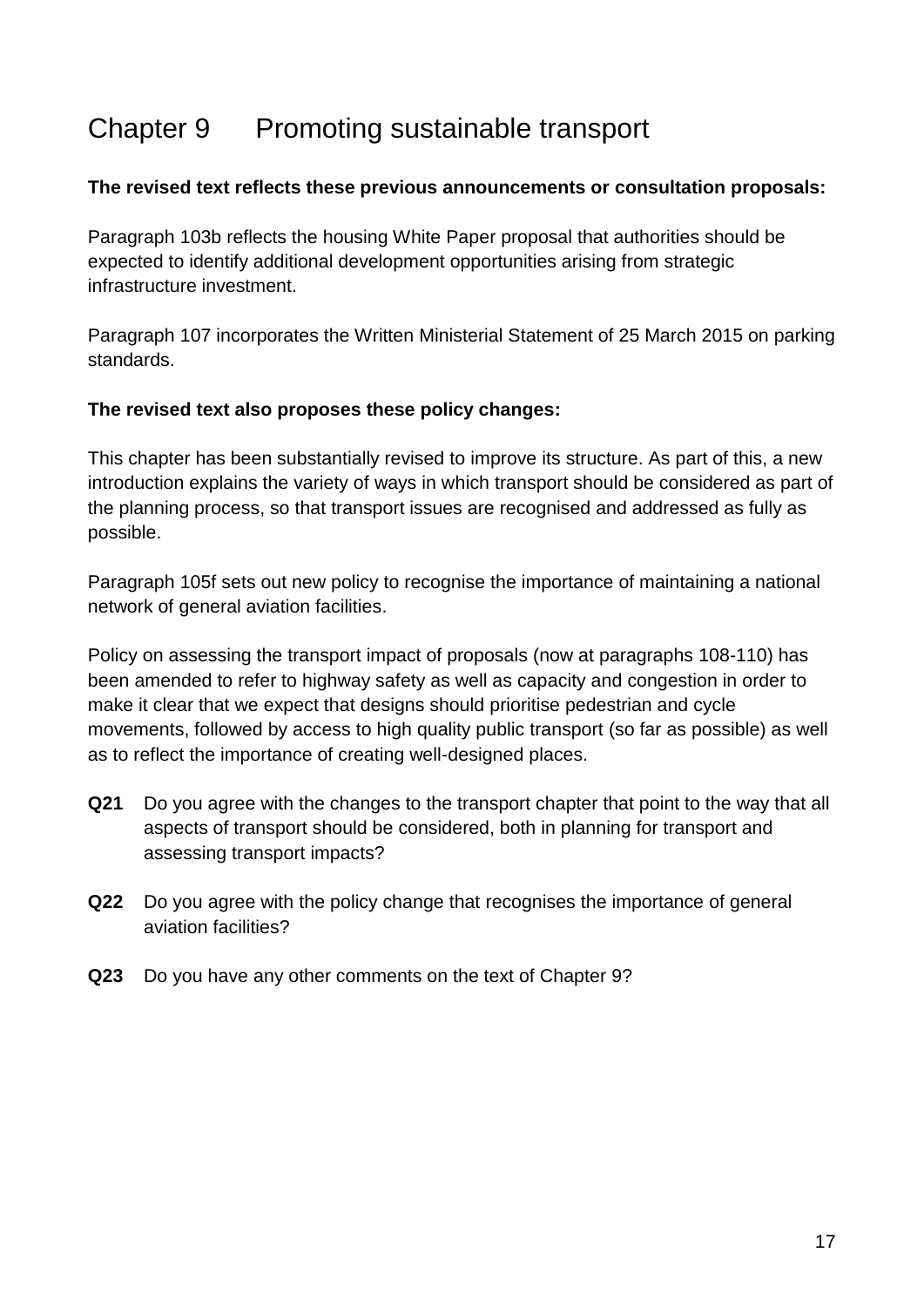# <span id="page-17-0"></span>Chapter 10 Supporting high quality communications

### **The revised text reflects these previous announcements or consultation proposals:**

Paragraph 112 indicates that plan policies should set out expectations in relation to the delivery of high quality digital infrastructure, which provides access to services from a range of providers. This reflects Government's support for the further expansion of electronic communications networks, including next generation mobile technology and full fibre broadband connections, and the role that planning can play in this alongside other regulatory frameworks.

**Q24** Do you have any comments on the text of Chapter 10?

## <span id="page-17-1"></span>Chapter 11 Making effective use of land

### **The revised text reflects these previous announcements or consultation proposals:**

This chapter combines existing policy with a number of proposals from the housing White Paper or and previous consultations. The housing White Paper proposals include:

- a) expecting plans to have a clear strategy for using land (paragraph 117);
- b) making more intensive use of existing land and buildings (paragraph 118d-e);
- c) avoiding building homes at low densities in areas of high demand, and pursuing higherdensity housing in accessible locations, while reflecting the character and infrastructure capacity of each area (paragraph 123); and
- d) taking a flexible approach to policies or guidance that could inhibit making effective use of a site – although the proposed policy now refers specifically to daylight and sunlight issues, as these are considered to be the most relevant consideration in this context (paragraph 123c).

The text also reflects the White Paper proposal to give great weight to the value of using suitable brownfield land within settlements for homes (paragraph 118c) – although to give further emphasis this has been amended to substantial weight – and reflects the Written Ministerial Statement of 5 February 2018 on building upwards (paragraph 118e).

### **The revised text also proposes these policy changes:**

Budget 2017 set out a number of additional proposals to make more land available for housing, especially in areas of high demand, a number of which are reflected in this chapter. These changes include: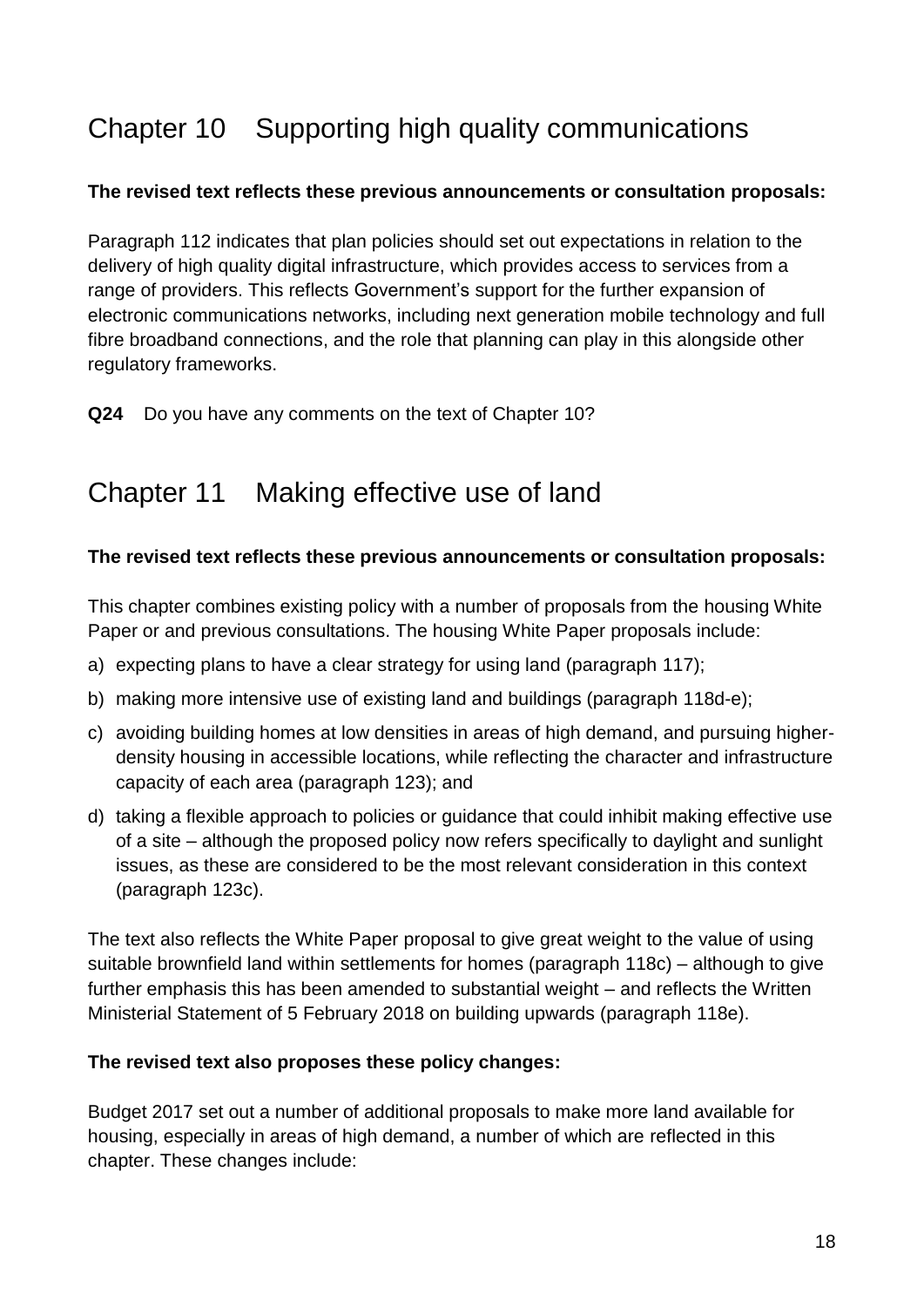- a) making more effective use of empty space above shops with the proposed policy widening this to refer to other situations where under-utilised land and buildings could be used more effectively (paragraph 118d);
- b) reallocating land where there is no reasonable prospect of an application coming forward for the allocated use – with the proposed policy also setting out how alternative uses should be considered ahead of a plan review taking place (paragraph 120);
- c) making it easier to convert retail and employment land to housing where this would be a more effective use (paragraph 121); and
- d) expecting minimum density standards to be used in town and city centres and around transport hubs – the proposed policy (paragraph 123a) applying this principle to areas where there is a shortage of land for meeting identified development needs, extending the principle to town centres, and indicating that standards should seek a significant uplift in prevailing densities, unless this would be inappropriate. Paragraph 123b also proposes that minimum densities should be considered in other parts of the plan area.

Building on these changes, paragraph 123c also proposes that local planning authorities should refuse applications which they consider fail to make effective use of land, in areas where there is an existing or anticipated shortage of land for meeting identified housing needs.

- **Q25** Do you agree with the proposed approaches to under-utilised land, reallocating land for other uses and making it easier to convert land which is in existing use?
- **Q26** Do you agree with the proposed approach to employing minimum density standards where there is a shortage of land for meeting identified housing needs?
- **Q27** Do you have any other comments on the text of Chapter 11?

## <span id="page-18-0"></span>Chapter 12 Achieving well-designed places

### **The revised text reflects these previous announcements or consultation proposals:**

Paragraphs 124-125 reflect the White Paper proposals that plans should, at the most appropriate level, set out a clear design vision and expectations, supported by visual tools such as design guides and codes. The revised text also reflects the White Paper proposal that widely accepted assessment frameworks such as Building for Life should form part of the 'toolkit' used by authorities in assessing design (paragraph 128).

Additional emphasis has been placed on the importance of pre-application discussions in securing good design (paragraph 127). The text also implements the White Paper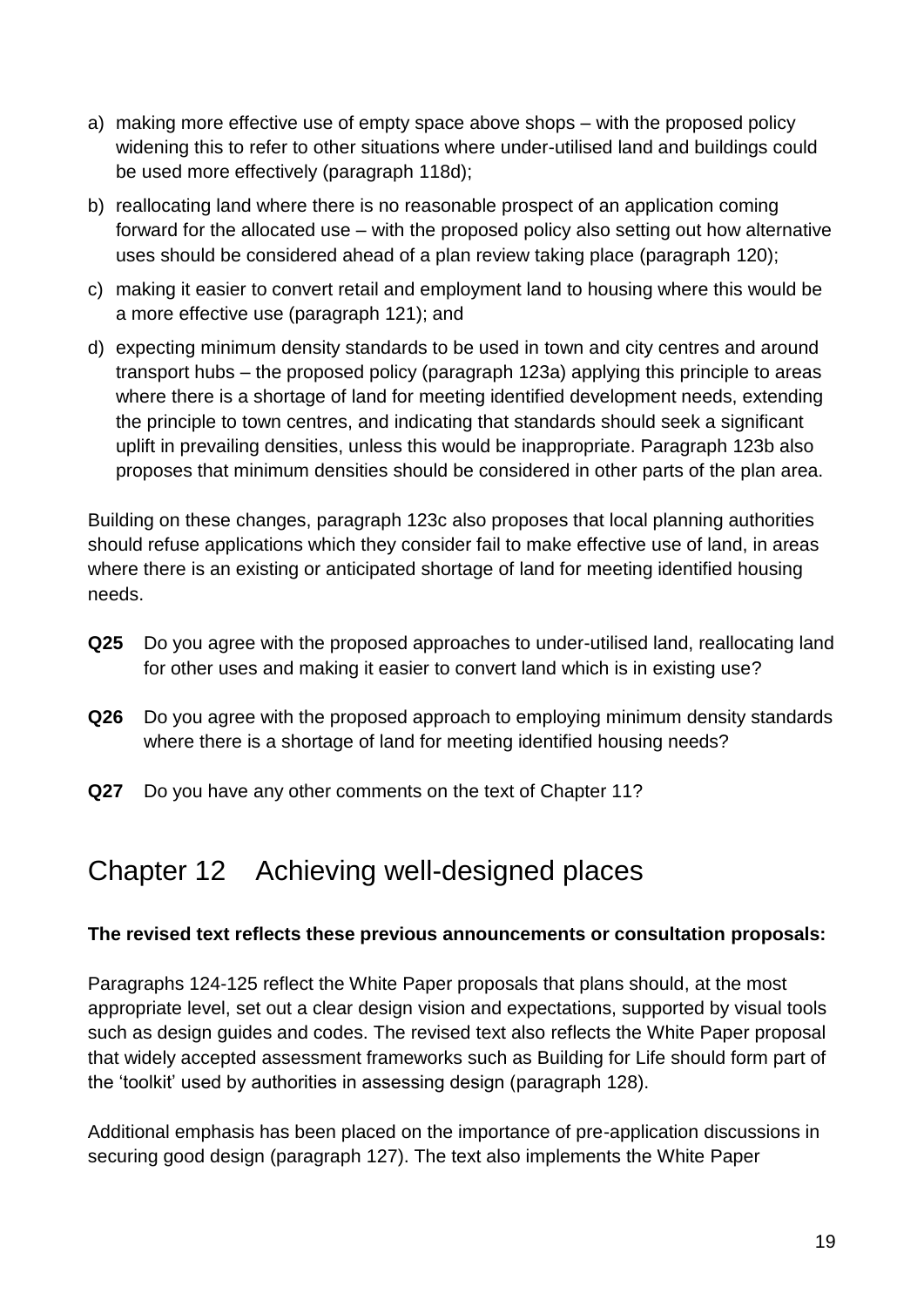proposal that design should not be used as a reason to object to development where the scheme complies with local policies (paragraph 129).

### **The revised text also proposes these policy changes:**

As a consequence of the above, the text at paragraph 130 has been revised to make clear that "outstanding or innovative designs" should not be given great weight where they are in conflict with local design policies, or would not be sensitive to their surroundings.

Policy on advertisements has been shortened; the text from the existing Framework which has been deleted will be moved to guidance.

- **Q28** Do you have any comments on the changes of policy in Chapter 12 that have not already been consulted on?
- **Q29** Do you have any other comments on the text of Chapter 12?

# <span id="page-19-0"></span>Chapter 13 Protecting the Green Belt

### **The revised text reflects these previous announcements or consultation proposals:**

The Framework maintains the strong protections of the Green Belt and retains a high bar before Green Belt land may be released. Paragraphs 136-137 implement the housing White Paper proposals that certain criteria should be satisfied before 'exceptional circumstances' are used to change Green Belt boundaries, and that where Green Belt is released first consideration should be given to land which has been previously-developed or which is well-served by public transport.

The housing White Paper also proposed a number of other changes to Green Belt policy that are reflected in the chapter – to:

- a) make clear that neighbourhood plans may amend detailed Green Belt boundaries, once the need for a Green Belt change has been demonstrated (paragraph 135);
- b) expect policies to set out how the impact of removing land from the Green Belt can be offset (paragraph 137); and
- c) provide that facilities for existing cemeteries, and development brought forward under a Neighbourhood Development Order, should not be regarded as 'inappropriate development' (paragraphs 144b and 145f).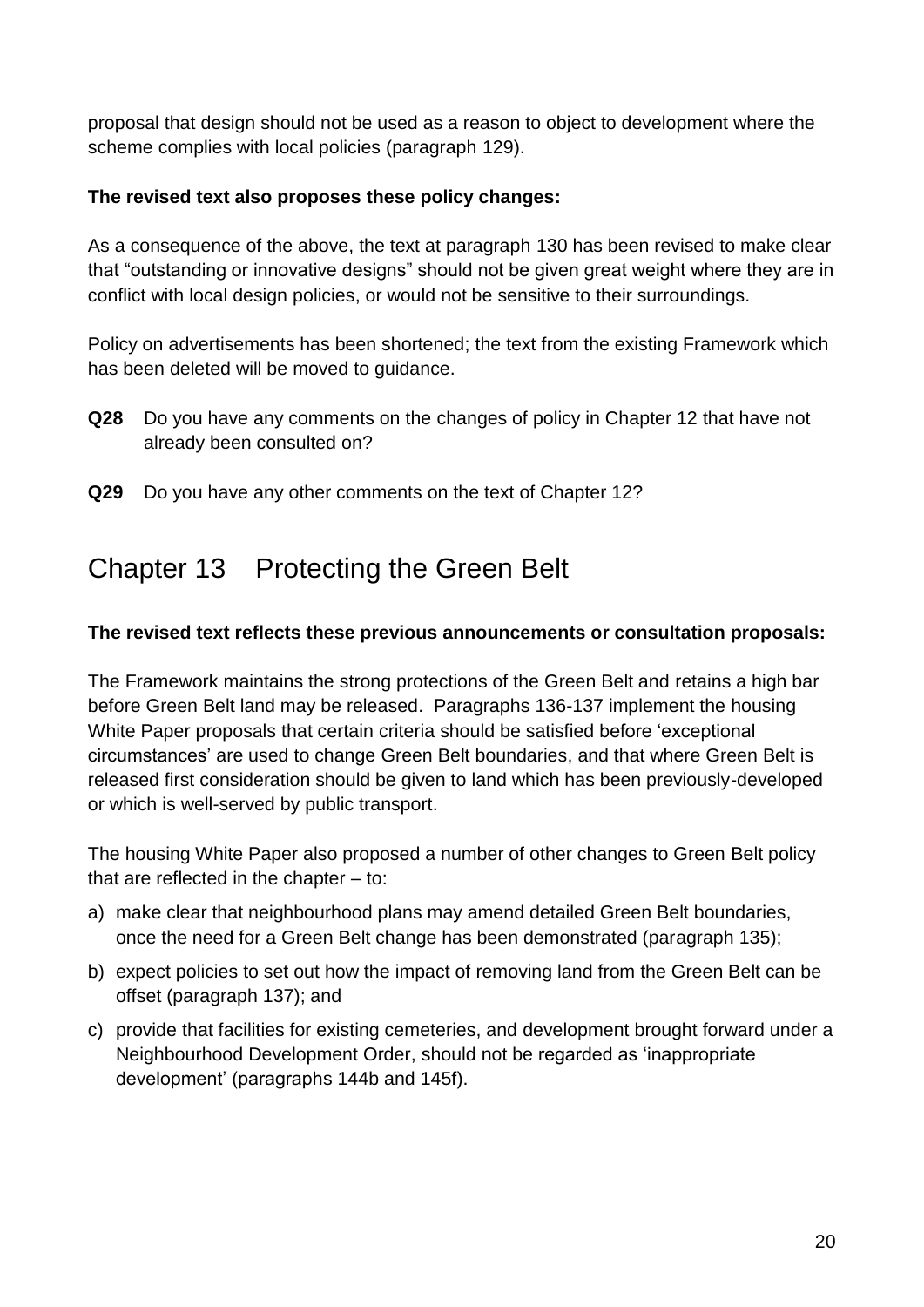### **The revised text also proposes these policy changes:**

Paragraph 144g reflects the proposal in the December 2015 consultation to allow brownfield land in the Green Belt to be used for affordable housing, where there is no substantial harm to openness. The proposal broadens the previous proposal to allow brownfield land in the Green Belt to be used for Starter Homes so that, subject to Green Belt protections, all residential developments that contribute to meeting an identified local affordable housing need can use brownfield land, allowing local planning authorities to use this land more flexibly in response to local circumstances.

Current policy allows buildings in the Green Belt in association with uses such as outdoor sport and cemeteries, but does not allow material changes in the use of land for such purposes, even if there would be no harm to openness. To allow a more consistent approach, paragraph 145e provides that material changes of use that preserve openness are not inappropriate development in the Green Belt. In addition, paragraphs 144b and 144f make clear that facilities for burial grounds and allotments, and rural exception sites, are not inappropriate development.

- **Q30** Do you agree with the proposed changes to enable greater use of brownfield land for housing in the Green Belt, and to provide for the other forms of development that are 'not inappropriate' in the Green Belt?
- **Q31** Do you have any other comments on the text of Chapter 13?

# <span id="page-20-0"></span>Chapter 14 Meeting the challenge of climate change, flooding and coastal change

### **The revised text reflects these previous announcements or consultation proposals:**

This chapter carries forward a number of housing White Paper proposals – to:

- a) refer to the risk of overheating from rising temperatures and makes clear that planning policies should support measures to ensure the future resilience of communities and infrastructure to climate change (paragraph 148);
- b) incorporate the Written Ministerial Statement of 18 June 2015 on wind energy development (paragraph 153b and its accompanying footnote);
- c) clarify that plans should have regard to the cumulative impacts of flood risk, rather than just to or from individual development sites (paragraph 155); and
- d) clarify policy on the exception test that may need to be applied when considering development in locations at risk of flooding (paragraphs 158-162).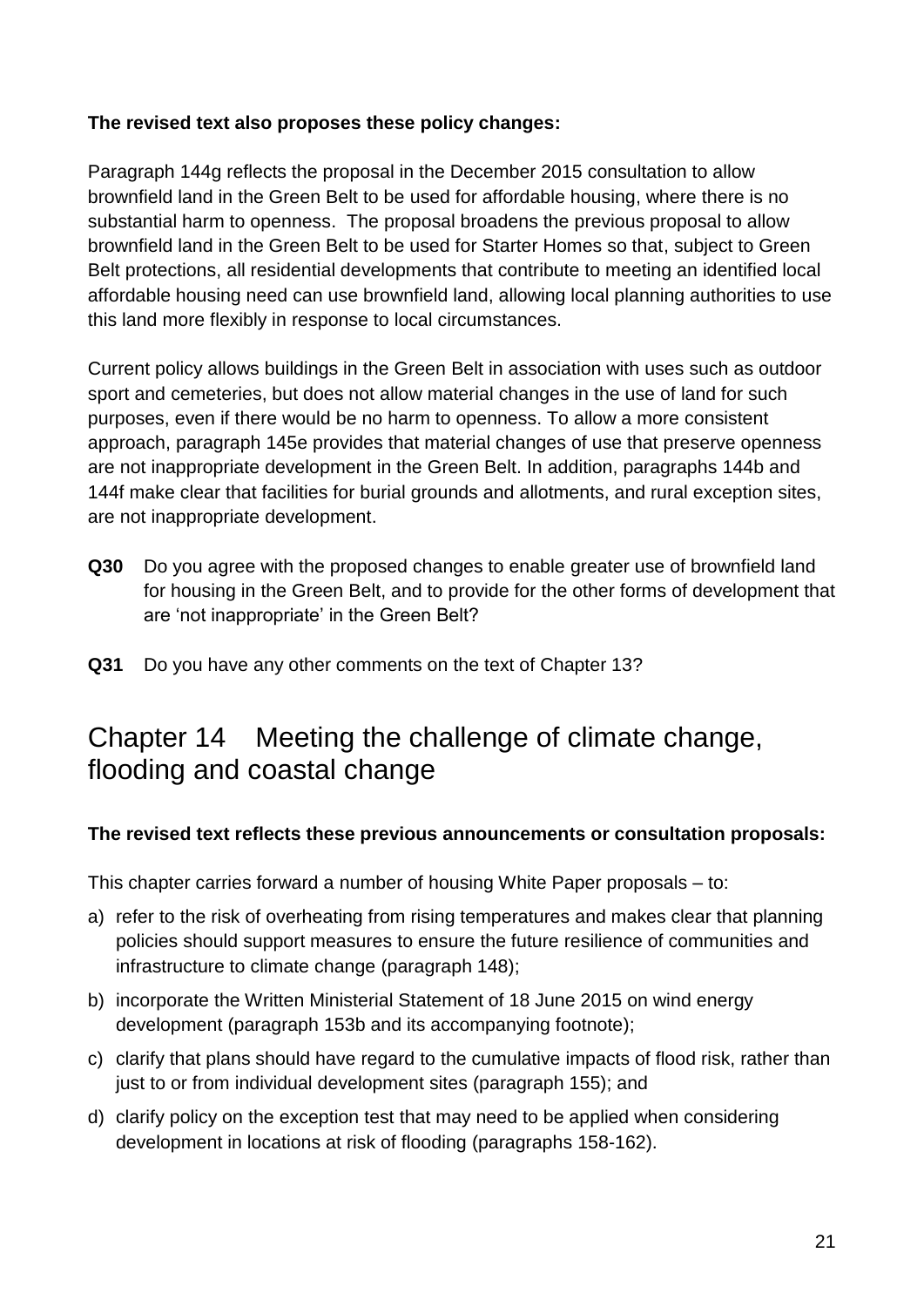Paragraph 149b reflects that local planning authorities are tied to national technical standards, and there is limited scope to extend local ambition. The Clean Growth Strategy sets out the Government's plans for consulting on energy performance standards in Building Regulations later this year. Local authorities can play an important role in improving the energy performance of buildings, in line with the ambitions of the Clean Growth Strategy, and this will be considered further as the Government develops its consultation proposals.

A new paragraph (163) has been added to incorporate the Written Ministerial Statement of 18 December 2014 on sustainable drainage systems (SuDS) in major developments.

- **Q32** Do you have any comments on the text of Chapter 14?
- **Q33** Does paragraph 149b need any further amendment to reflect the ambitions in the Clean Growth Strategy to reduce emissions from buildings?

## <span id="page-21-0"></span>Chapter 15 Conserving and enhancing the natural environment

### **The revised text reflects these previous announcements or consultation proposals:**

Paragraph 180 implements the housing White Paper proposal, and [the announcement](https://www.gov.uk/government/news/strengthened-planning-rules-to-protect-music-venues-and-their-neighbours)  [made on 18 January 2018,](https://www.gov.uk/government/news/strengthened-planning-rules-to-protect-music-venues-and-their-neighbours) to clarify that the 'agent of change' (or applicant) should be responsible for mitigating the impact on their scheme of potential nuisance arising from existing development, such as live music venues and church bells.

### **The revised text also proposes these policy changes:**

This chapter has been updated to align with the 25 Year Environment Plan. It includes additional policy on strengthening existing networks of habitats (paragraph 169) and taking air quality fully into account (paragraph 180), clarifies that development within National Parks and Areas of Outstanding Natural Beauty should be limited (paragraph 170); and also clarifies the implications for policy on areas defined as Heritage Coast (paragraph 171).

Paragraph 173c of the revised Framework strengthens protection for ancient woodland and other irreplaceable habitats, by making clear that development resulting in their loss or deterioration should be wholly exceptional, and maintains a high level of protection for individual aged or veteran trees found outside these areas. This policy strikes a balance between protecting these important natural assets, while allowing development to proceed in the very limited circumstances where it would have significant public benefits, but we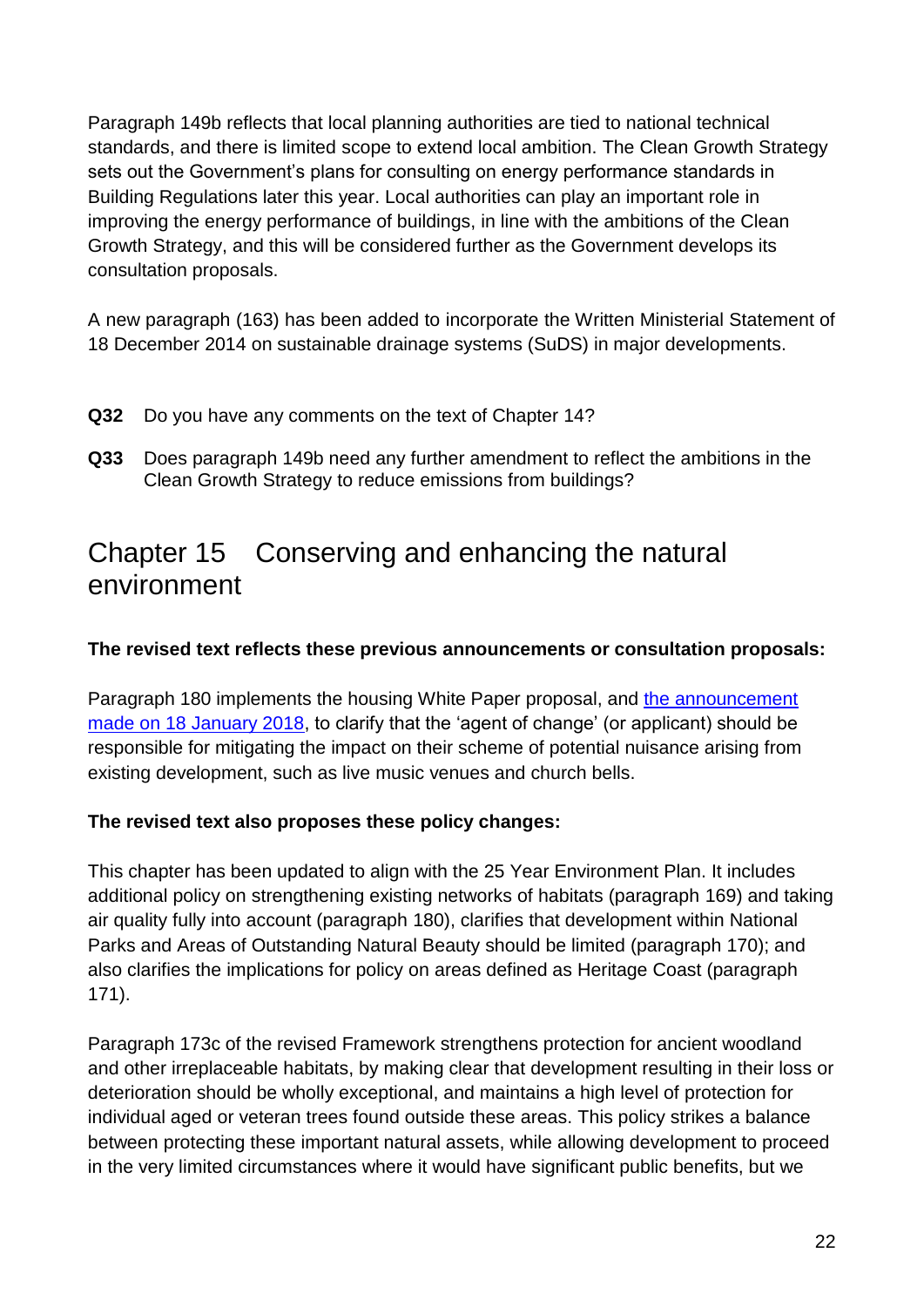welcome views on this during the consultation period. In particular, we are interested in views on how best to protect aged and veteran trees without preventing those important development schemes which are in the public interest.

- **Q34** Do you agree with the approach to clarifying and strengthening protection for areas of particular environmental importance in the context of the 25 Year Environment Plan and national infrastructure requirements, including the level of protection for ancient woodland and aged or veteran trees?
- **Q35** Do you have any other comments on the text of Chapter 15?

## <span id="page-22-0"></span>Chapter 16 Conserving and enhancing the historic environment

### **The revised text proposes this change:**

Paragraph 182 has been revised to clarify that World Heritage Sites are recognised internationally for their Outstanding Universal Value and that this forms part of their significance and should be taken into account.

Paragraph 189 has been revised to clarify that when considering the impact of a proposed development on a designated heritage asset, decision-makers should give great weight to the asset's conservation irrespective of whether the potential harm to its significance amounts to 'less than substantial harm' or 'substantial harm or total loss' of significance .

**Q36** Do you have any comments on the text of Chapter 16?

## <span id="page-22-1"></span>Chapter 17 Facilitating the sustainable use of minerals

### **The revised text proposes these policy changes:**

This chapter has been shortened slightly, the intention being to incorporate the deleted text in guidance. Additional text on on-shore oil and gas development is included at paragraph 204, which builds on the Written Ministerial Statement of 16 September 2015 to provide clear policy on the issues to be taken into account in planning for and making decisions on this form of development.

As planning for minerals is the responsibility of minerals planning authorities, the Government is interested in views on whether the revised planning policy for minerals that we are consulting on would sit better in a separate document, alongside the Government's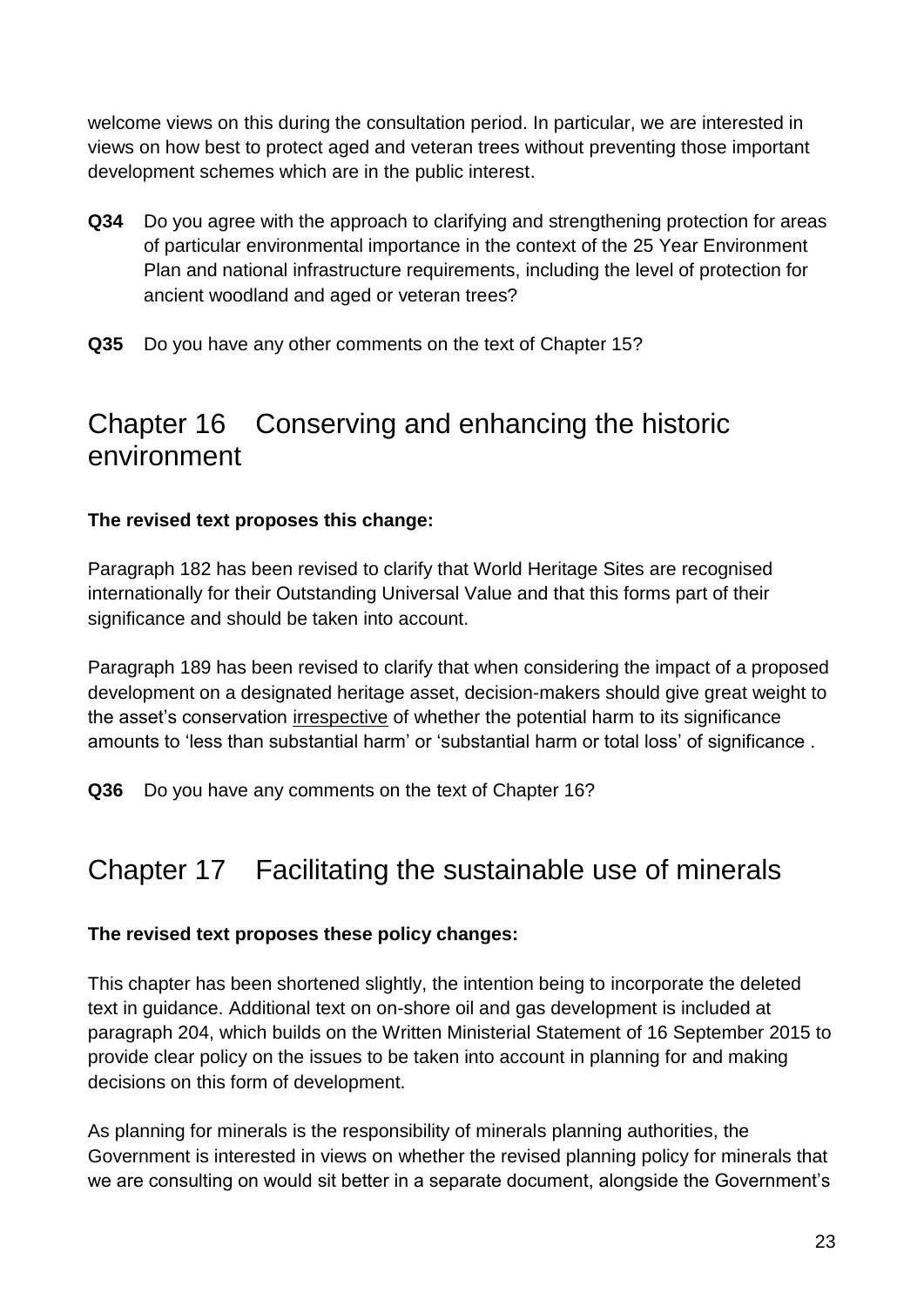planning policy for waste. In addition, we would welcome views on whether the use of national and sub-national guidelines on future aggregates provision remains a relevant approach in establishing the supply of aggregates to be planned for locally.

- **Q37** Do you have any comments on the changes of policy in Chapter 17, or on any other aspects of the text of this chapter?
- **Q38** Do you think that planning policy on minerals would be better contained in a separate document?
- **Q39** Do you have any views on the utility of national and sub-national guidelines on future aggregates provision?

### <span id="page-23-0"></span>Transitional arrangements and consequential changes

### **The revised text proposes these policy changes:**

From the date of publication of the current Framework, it provided that full weight should be given to plan policies adopted prior to the Framework being published and coming into effect, even when there was a limited degree of conflict with the Framework. We do not propose to repeat this particular transitional arrangement for the revised Framework, as we do not consider that the extent of the revisions to national policy justify it.

Transitional arrangements are also proposed which will apply the previous Framework to the examining of plans which are submitted on or before the date which is six months after the date of the publication of the new Framework.

We do not propose to take forward transitional arrangements for the amended 'positively prepared' and 'effective' soundness tests, nor for the introduction of statements of common ground. Although transitional arrangements were consulted on in the *Planning for the right homes in the right places* consultation, the introduction of the statement of common ground as a way of evidencing joint working and the duty to cooperate is not a significant change in practice, and so we do not consider that it requires a transitional period.

The housing White Paper set out transitional arrangements for the application of the presumption in favour of sustainable development as applied through the consequences of the Housing Delivery Test. These step the application from delivery of less than 25% of the housing requirement in 2018 and 45% in 2019. From 2020 it will be introduced from 75%, as announced at Budget 2017.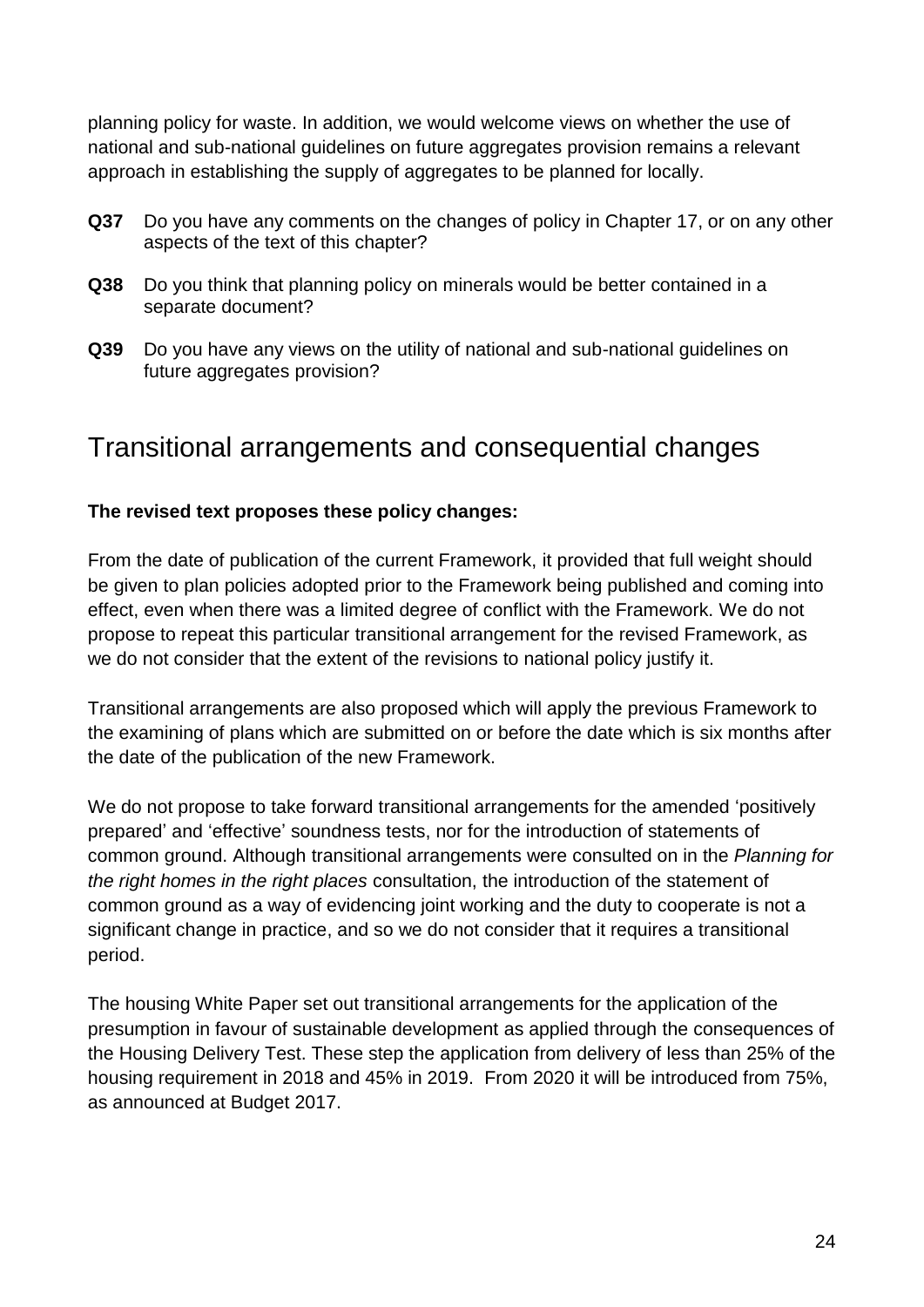To reflect the policy on neighbourhood plans set out in the Written Ministerial Statement of 12 December 2016, neighbourhood plans which are more than two years old will also be covered by the policy at paragraph 14 of the revised Framework until 12 December 2018.

**Q40** Do you agree with the proposed transitional arrangements?

The National Planning Policy Framework needs to be read in conjunction with the Planning Policy for Traveller Sites and the Planning Policy for Waste. The Government is considering whether any consequential changes should be made to these documents as a result of the proposed changes to the Framework set out in this document.

- **Q41** Do you think that any changes should be made to the Planning Policy for Traveller Sites as a result of the proposed changes to the Framework set out in this document? If so, what changes should be made?
- **Q42** Do you think that any changes should be made to the Planning Policy for Waste as a result of the proposed changes to the Framework set out in this document? If so, what changes should be made?

# <span id="page-24-0"></span>**Glossary**

The glossary has been amended to reflect changes throughout the Framework.

**Q43** Do you have any comments on the glossary?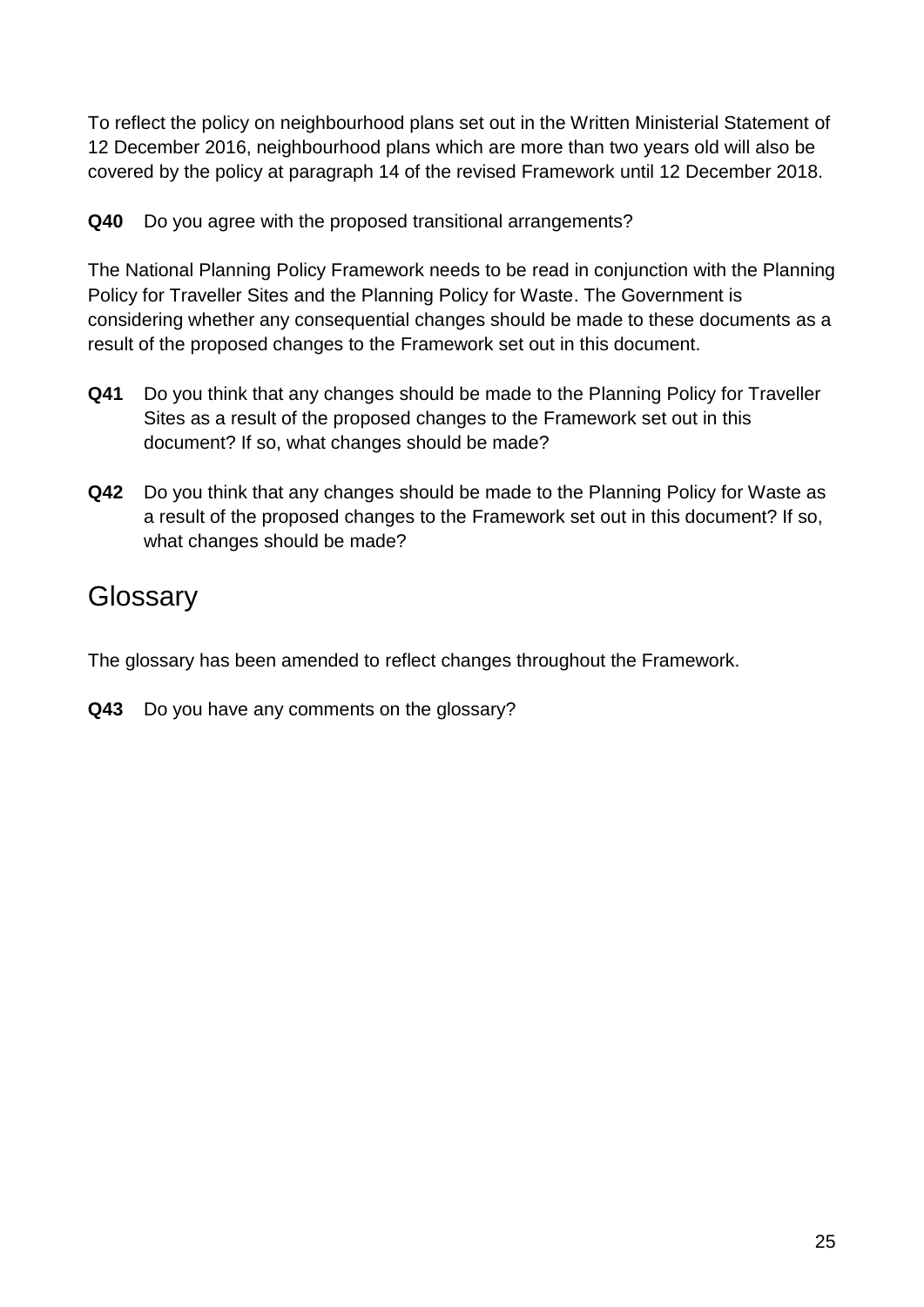# <span id="page-25-0"></span>Going further

The Government is clear that we need to get more homes built. Budget 2017 set out an ambition to put England on track to deliver 300,000 new homes a year. The package set out in the housing White Paper, including the policies we are implementing through the revised Framework, goes a long way to achieving this. But more needs to be done. The Government is considering what further planning reforms could support this ambition.

The use of permitted development rights to create new homes has played a vital part in increasing housing delivery in recent years. Since April 2015, permitted development rights have created over 30,000 new homes through changes of use from offices, agricultural, retail and other buildings. The Government is interested in finding more solutions to making the most of the spaces we have in delivering the homes we need in the right places.

The Written Ministerial Statement of 5 February 2018 made clear that planning policies and decisions should allow the use of airspace above existing residential and commercial premises to create new homes. This approach makes sure that we are using the space we have available efficiently and reduces the need to build out. The Government is exploring what opportunities there are to further support this approach through a new permitted development right for upwards extensions for new homes where existing buildings are lower than the prevailing roofline. This would be subject to engagement with neighbours. A future consultation will seek views on where best this permitted development right should be applied.

The revised Framework recognises the importance of making the most of existing spaces, making clear that plans should seek more intensive use of existing land and buildings and include minimum density standards in town and city centres and around transport hubs. The Government does however recognise that there are locations where meeting needs through more effective use of urban land will not be possible, and in these instances there will be a need to find extra land to deliver the homes needed locally. Where this is the case the Government wants to ensure that these developments deliver the right homes and that the value generated by releasing land is supported by local infrastructure and communities. To this end, the Government is exploring wider measures to support farm diversification and housing in the rural economy.

The Government will continue to explore options for reforming developer contributions. Further information is set out in the separate consultation document, *Supporting housing delivery through developer contributions.*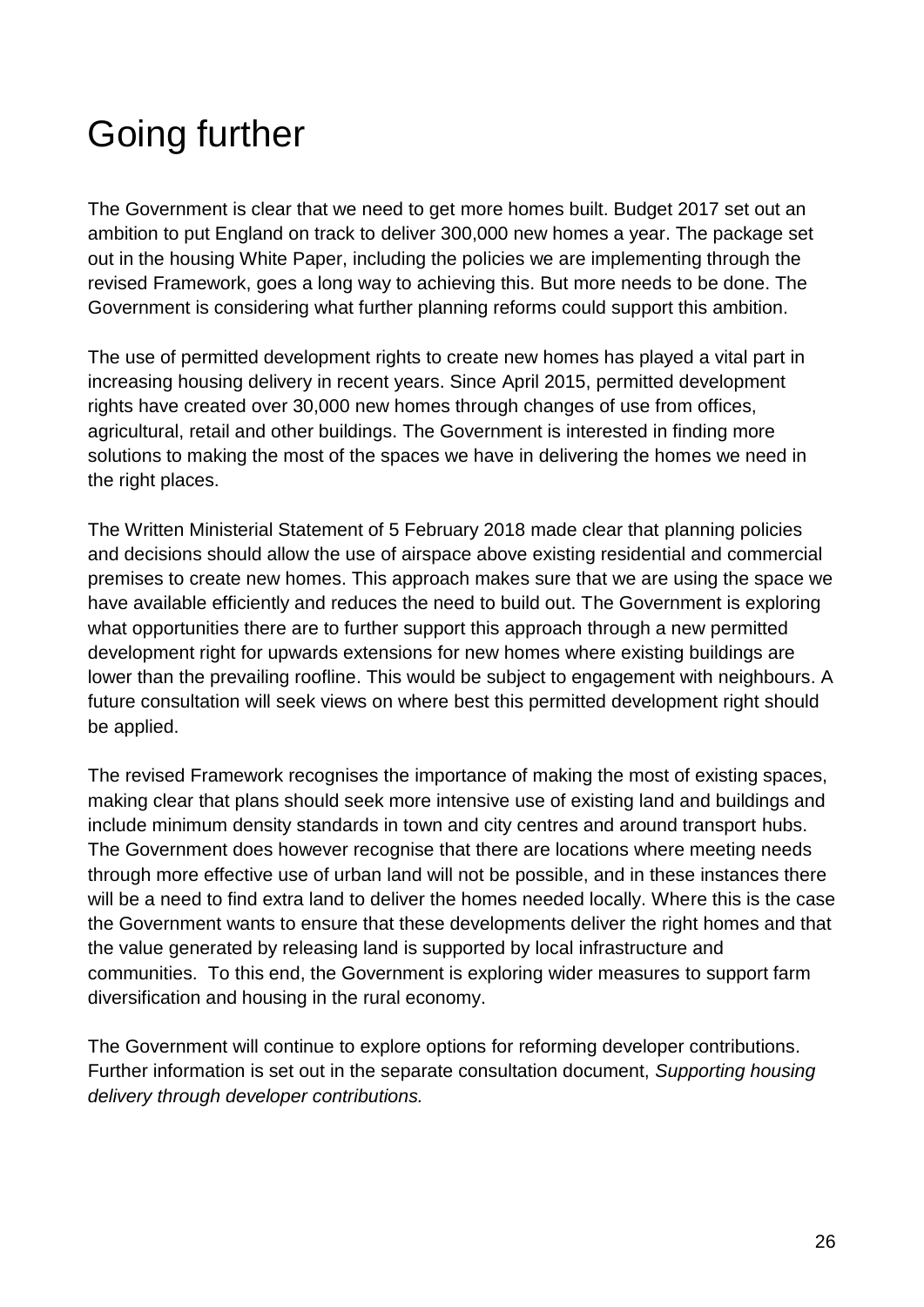# <span id="page-26-0"></span>About this consultation

This consultation document and consultation process have been planned to adhere to the Consultation Principles issued by the Cabinet Office.

Representative groups are asked to give a summary of the people and organisations they represent, and where relevant who else they have consulted in reaching their conclusions when they respond.

Information provided in response to this consultation, including personal information, may be published or disclosed in accordance with the access to information regimes (these are primarily the Freedom of Information Act 2000 (FOIA), the Data Protection Act 1998 (DPA) and the Environmental Information Regulations 2004.

If you want the information that you provide to be treated as confidential, please be aware that, under the FOIA, there is a statutory Code of Practice with which public authorities must comply and which deals, amongst other things, with obligations of confidence. In view of this it would be helpful if you could explain to us why you regard the information you have provided as confidential. If we receive a request for disclosure of the information we will take full account of your explanation, but we cannot give an assurance that confidentiality can be maintained in all circumstances. An automatic confidentiality disclaimer generated by your IT system will not, of itself, be regarded as binding on the Ministry.

The Ministry of Housing, Communities and Local Government will process your personal data in accordance with DPA and in the majority of circumstances this will mean that your personal data will not be disclosed to third parties.

Individual responses will not be acknowledged unless specifically requested.

Your opinions are valuable to us. Thank you for taking the time to read this document and respond.

Are you satisfied that this consultation has followed the Consultation Principles? If not or you have any other observations about how we can improve the process please contact us via the [complaints procedure.](https://www.gov.uk/government/organisations/department-for-communities-and-local-government/about/complaints-procedure)